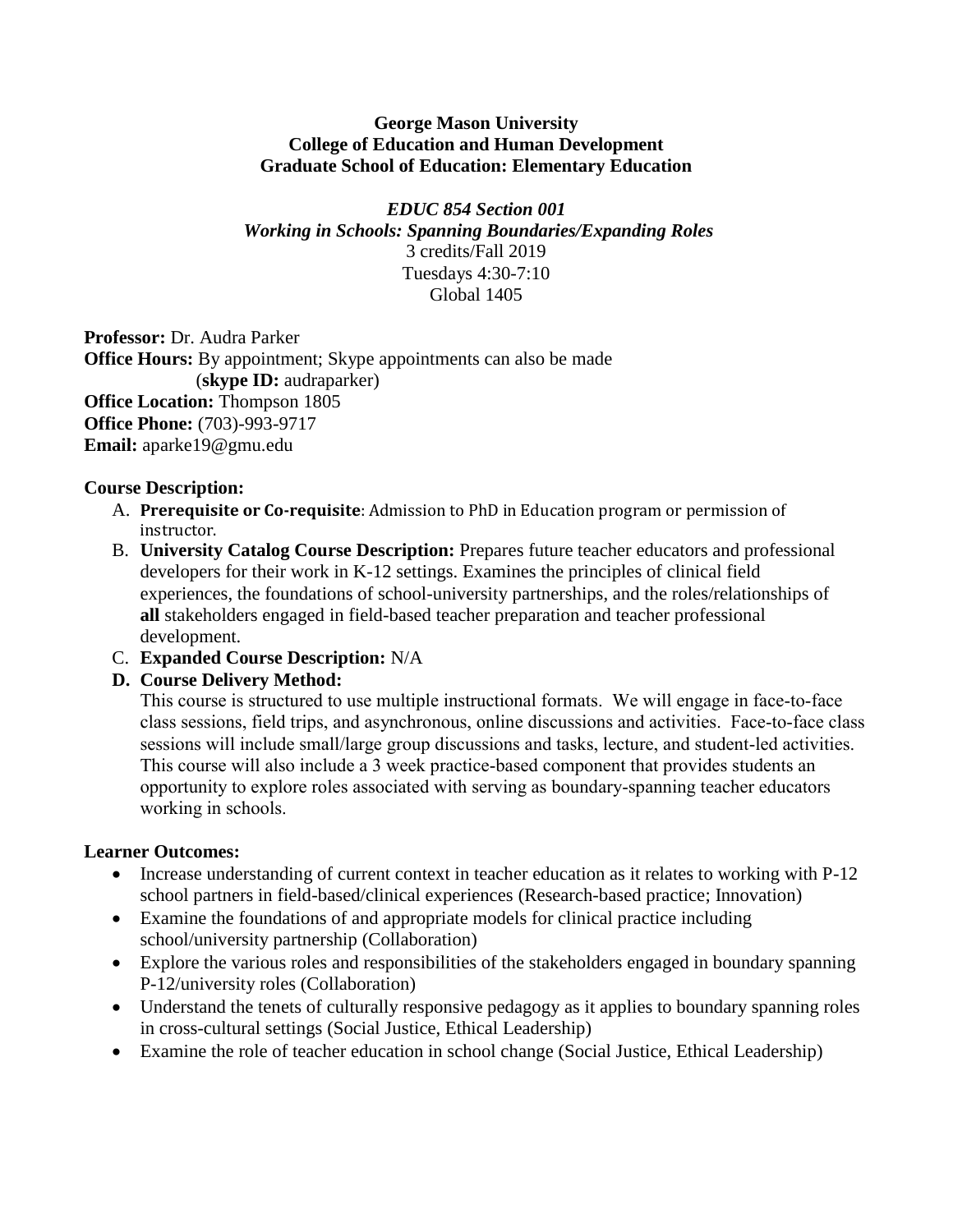### **Professional Standards:**

Association of Teacher Educators 'Standards for Teacher Educators'

- STANDARD 3 Scholarship: Engage in inquiry and contribute to scholarship that expands the knowledge base related to teacher education.
- STANDARD 4 Professional Development: Inquire systematically into, reflect on, and improve their own practice and demonstrate commitment to continuous professional development.
- STANDARD 5 Program Development: Provide leadership in developing, implementing, and evaluating teacher education programs that are rigorous, relevant, and grounded in theory, research, and best practice.
- STANDARD 6 Collaboration: Collaborate regularly and in significant ways with relevant stakeholders to improve teaching, research, and student learning.
- STANDARD 7 Public Advocacy: Serve as informed, constructive advocates for high quality education for all students
- STANDARD 8 Teacher Education Profession: Contribute to improving the teacher education profession.
- STANDARD 9 Vision: Contribute to creating visions for teaching, learning, and teacher education that take into account such issues as technology, systemic thinking, and world views.

### **Required Texts:**

Weekly readings on Blackboard as assigned (tentative list included in the appendix)

### **Recommended Text:**

 Hoppey, D. T., & Yendol-Hoppey, D., (2018). Outcomes of high-quality clinical practice in teacher education. Charlotte, NC: Information Age Publishing. (\*available online through Mason)

# **Course Performance Evaluation**

# **Assignments and/or Examinations:**

- 1) *Critical Reflections and Connections (15 points):* Each week, we will read broadly about a topic related to working in schools. For this assignment, across the designated weeks (see tentative calendar), you are responsible for
	- Identifying a research-based article that connects to the broad topic, and informs your personal areas of interests.
	- Reflecting critically on the connections between your article and the anchor readings for the course using the online tool provided.
- 2) *Discussion Co-Facilitation (5 points each)* On your designated dates, you and a partner will prepare specific discussion questions and activities about the readings for the day to spark a critically reflective discussion amongst your peers. Upon completion of your facilitation, you will complete a brief reflection on your preparation for and execution of the facilitation.

# *3) Practice-Based Clinical Experience (25 points)*

 In this assignment you are going to do a deep dive into a practice-based experience related to a possible role working in schools. Three course meetings are dedicated to this experience.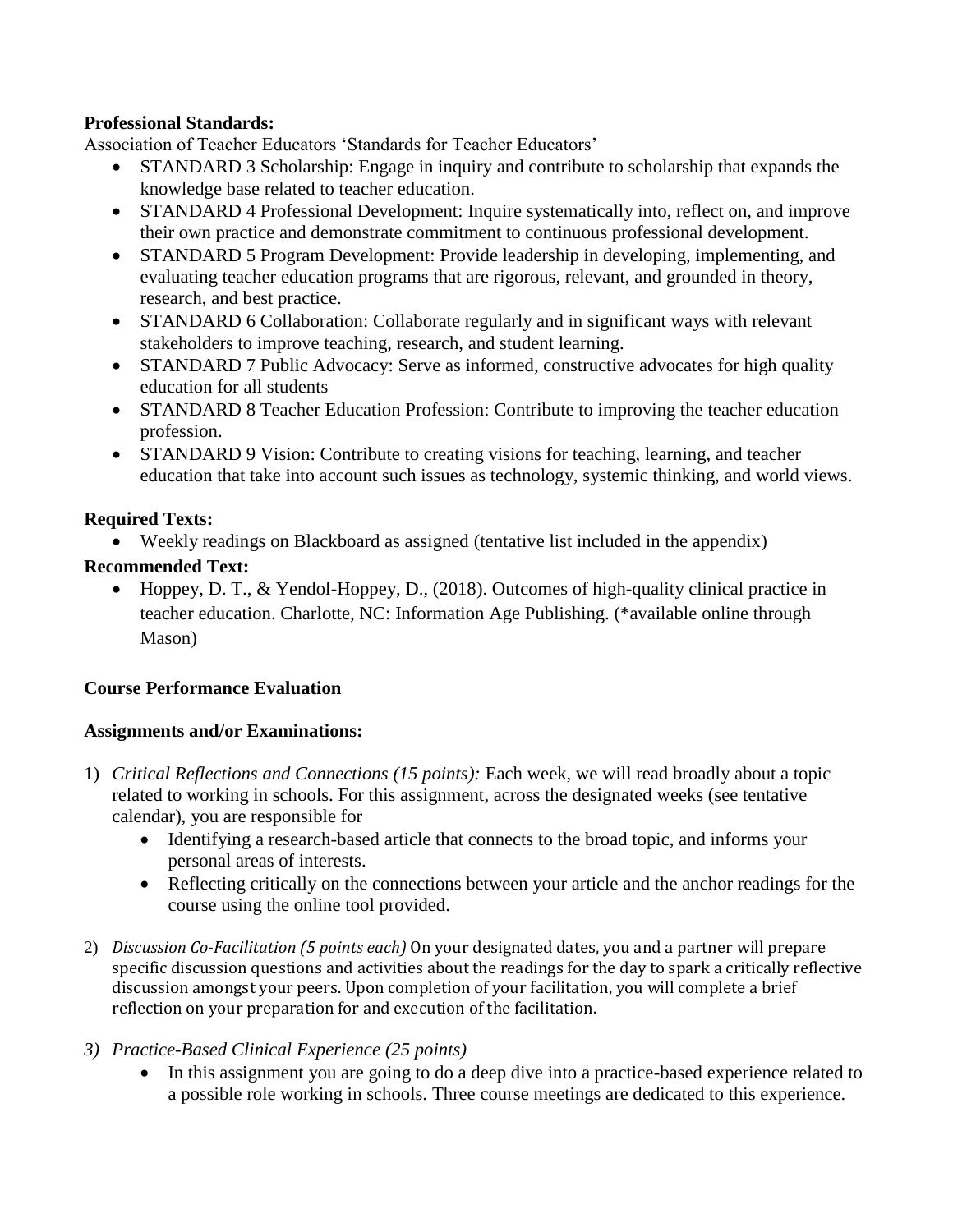- i. First, as a class, we will collectively **identify** multiple roles related to working in schools. This may include, but is not limited to shadowing a supervisor, a mentor teacher, an instructional coach, staff development leader, a site-based course instructors.
- ii. Next, you will select one role that you will **explore** with more deeply. You could select a role that you feel aligns with your long term goals or one that you hadn't considered but want to understand more fully. You could identify two or three roles and briefly explore each. As an alternative, you might consider application-based activities in lieu of multiple observations. For example, you might shadow a supervisor and engage in a feedback cycle.
	- 1) Regardless of route, you will need to
		- a. identify an expert engaged in the work in schools you are studying and conduct observation(s) of the expert(s).
		- b. Following the observation(s), you will conduct brief interview(s) with the expert(s) to more fully understand your observations and the role. The interview(s) should be transcribed and submitted with your final product.
- iii. In the third and final phase, you will reflect upon and share your summative work. This 10 min presentation should include
	- 1) A brief overview of your practice-based clinical experience
	- 2) A summative reflection of your learning from the experience.
	- 3) A look into the future through consideration of the implications for your career trajectory:
		- a. What role you see yourself in as it relates to working in schools
		- b. How you are going to prepare for that role—what is needed next in terms of your doctoral experiences? How are you going to make sure these happen?
		- c. the lead on a practice-based clinical experience: engage in a coaching cycle, observing and providing feedback to a teacher candidate/peer, leading a professional development session.
- iv. Your work should be supported by the research literature—our course readings and additional readings that may support your specific experience.

# 4) *Final Project (35 points)*

- Using your specific interests as they relate to working in boundary spanning roles, choose a final project format (e.g- a review of the literature or a research proposal format) that 1) furthers your interest 2) connects to the overarching tenets of the course and 3) benefits your professional development trajectory.
- Write a brief proposal (max 500 words) that describes your intended final outcome. This will be collected early in the semester to make sure you are off to a solid start. It should include
	- i. Overview
	- ii. Relevance to the field
	- iii. Proposed project
	- iv. Timeline
	- v. Initial Resources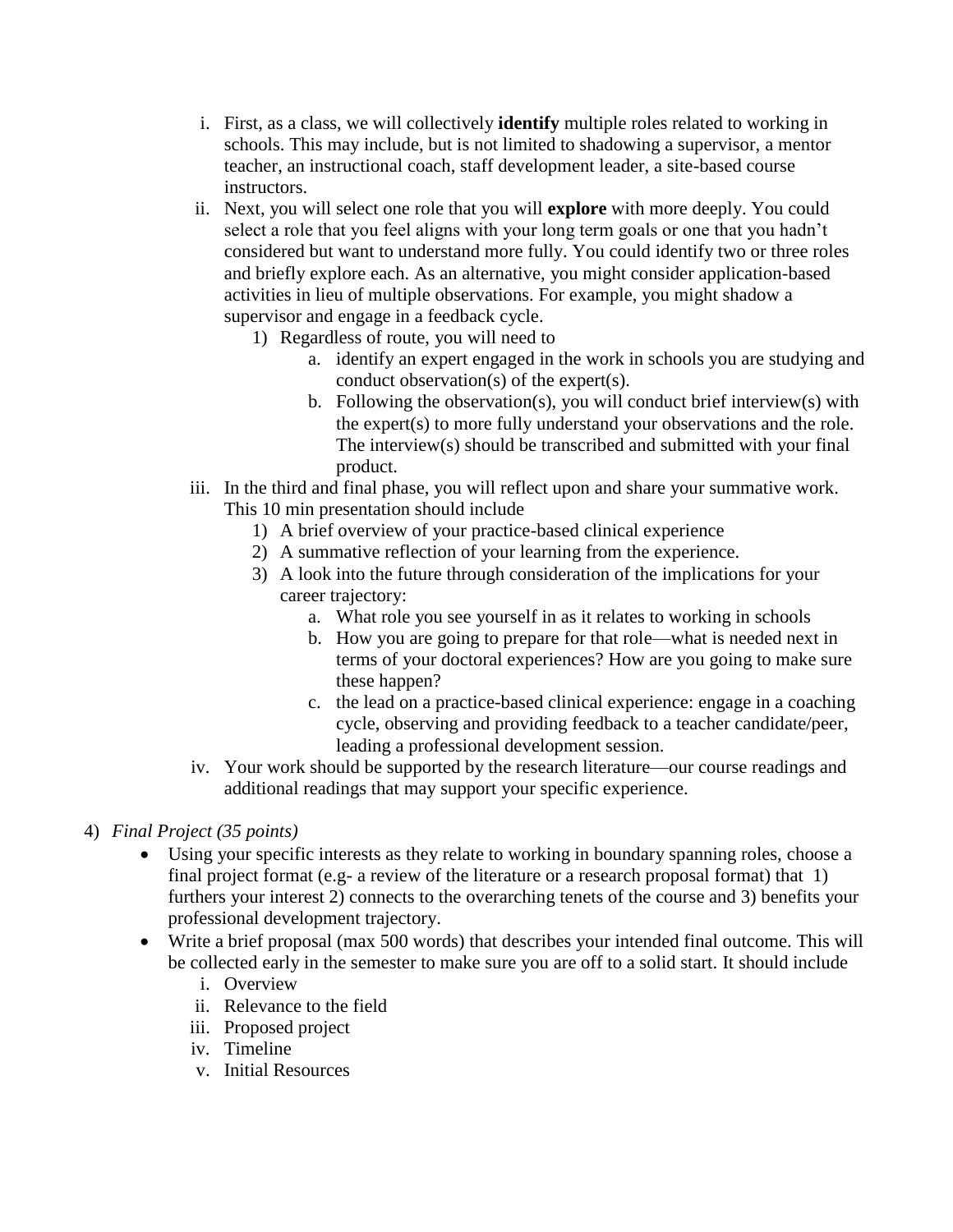Your final project should demonstrate both your broad understanding of the body of knowledge as it relates to working in schools in boundary spanning roles and your specific understanding of application of this knowledge to your field of interest. Your final project will be evaluated based on your ability to ground your discussion in the body of literature. You are encouraged use any course content that might lend strength to your position. In addition, you are expected to expand on this foundational knowledge in your specific field of interest. If you choose the research proposal option, your final project should include an introduction, a literature review (minimum 10 sources with at least 7 being research articles), and proposed methodology. If you choose the literature review option, your final project should include an introduction and a synthesis of the literature related to your area of interest (minimum 15 resources with at least 10 being research articles).

### **Other Requirements:**

- a) *Course attendance and participation (15 points):* This course operates with the assumption that knowledge is socially constructed and the most meaningful learning opportunities are those where you have the opportunity to offer and explore diverse perspectives with peers. Our class meetings will reflect my desire to create a learning community where multiple perspectives are heard and respected. To do this it is expected that you attend all scheduled classes and asynchronous/synchronous online meetings outlined within the syllabus. In addition, you are expected to be on time to class each week unless advance notice has been provided to the instructor. Readings must be completed prior to the class meeting for which they are assigned.
- b) *Work Timeliness Expectations* All written papers are **expected to be double-spaced, with 1" margins, and in 12-point font** (Times New Roman, Calibri, or Arial). **APA format is expected**. If you do not have a 6th Edition APA manual, the OWL at Purdue is an excellent resource: <http://owl.english.purdue.edu/owl/resource/560/01/>

**\*Please Note:** The GMU Writing Center offers online support via email. They will provide feedback on your writing within one hour. Graduate and professional writing can be difficult; I encourage you to take advantage of this service. [http://writingcenter.gmu.edu/?page\\_id=177](http://writingcenter.gmu.edu/?page_id=177)

It is expected that all class assignments will be submitted on time to the correct location; therefore, **late assignments will not receive full credit**. Assignments turned in late will receive an automatic deduction of one letter grade making the highest possible score equivalent to 80% (B). All assignments must be submitted by hard copy on the due date stated within the syllabus (see below) and should be submitted at the beginning of class.

**You are expected to contribute to both class and online discussions and activities** as well as genuinely listen to peers as they do the same. In addition, **you are expected to be prepared for each class**, which means having completed all assigned readings and tasks for that class. Cell phones are for emergency use only and **it is expected that you will not use cell phones in class** for purposes such as texting, social media, or phone calls.

*Note: I reserve the right to add, alter, or omit any assignment as necessary during the course of the semester. You will always receive advanced notice of any modifications.*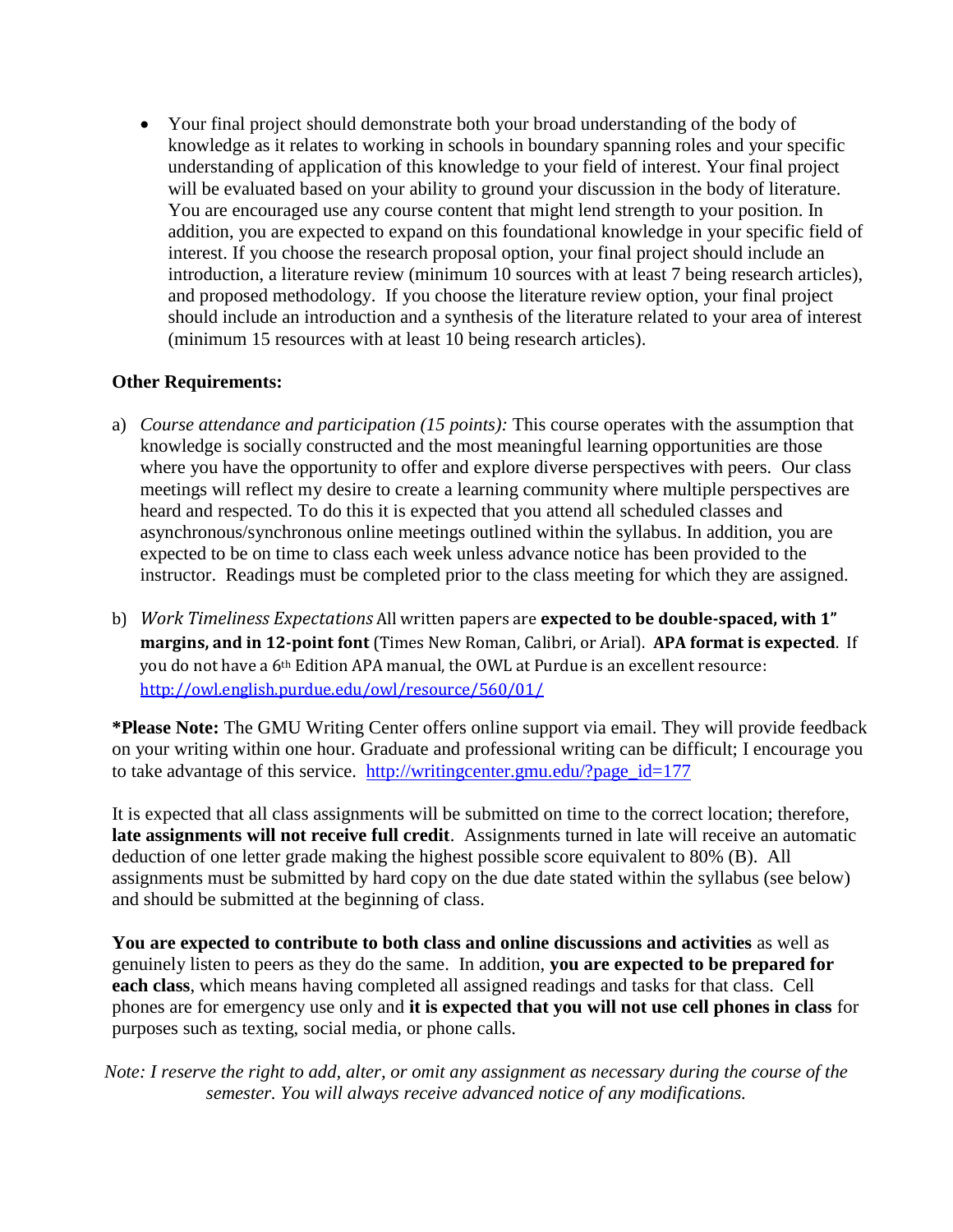| <b>Course Assignments</b>                      | <b>Learning</b><br><b>Outcomes</b> | <b>Points</b>                                                  | <b>Date Due</b>                             |
|------------------------------------------------|------------------------------------|----------------------------------------------------------------|---------------------------------------------|
| Course attendance $\&$<br>participation        | 1, 2, 3, 4, 5                      | 15 POINTS                                                      | ongoing                                     |
| Discussion leadership                          | 1, 2, 3, 4, 5                      | <b>10 POINTS</b>                                               | varies                                      |
| <b>Critical Reflections and</b><br>Connections | 1, 2, 3, 4, 5                      | 15 POINTS                                                      | $9/10$ , $9/17$ , $9/24$ , $10/8$ , $11/12$ |
| Practice-based experience                      | 1, 2, 3, 4, 5                      | 25 POINTS                                                      | $11/12$ , $11/19$ or $12/3$                 |
| <b>Final Project</b>                           | 1, 2, 3, 4, 5                      | Proposal (5 pts)<br><b>Final Project</b><br>$(30 \text{ pts})$ | Proposal: 9/24<br>Final: 12/3               |

### **3. Grading Policies**

The University-wide system for grading graduate courses is as follows:

| <b>Grade</b>  | <b>Standards</b>                                | Grading     | Grade<br><b>Points</b> | <b>Graduate</b><br><b>Courses</b> |
|---------------|-------------------------------------------------|-------------|------------------------|-----------------------------------|
| $A+$          | <b>Substantially Exceeds</b><br><b>Standard</b> | $98 - 100$  | 4.00                   | Exemplary /<br>Passing            |
| A             | <b>Meets Standard</b>                           | $93 - 97.9$ | 4.00                   | Excellent /<br>Passing            |
| $A-$          | Meets Standard                                  | $90 - 92.9$ | 3.67                   | Satisfactory /<br>Passing         |
| $B+$          | <b>Approaches Standard</b>                      | $88 - 89.9$ | 3.33                   | Satisfactory /<br>Passing         |
| B             | <b>Approaches Standard</b>                      | $83 - 87.9$ | 3.00                   | Satisfactory /<br>Passing         |
| $B -$         | <b>Approaches Standard</b>                      | $80 - 82.9$ | 2.67                   | Satisfactory /<br>Passing         |
| $\mathcal{C}$ | <b>Attempts Standard</b>                        | $70 - 79.9$ | 2.00                   | Unsatisfactory<br>/ Passing       |
| F             | Does not Meet Standard                          | Below 70%   | 0.00                   | Failing                           |

### **Professional Dispositions:**

Students are expected to exhibit professional behaviors and dispositions at all times (See Elementary Education Program Handbook).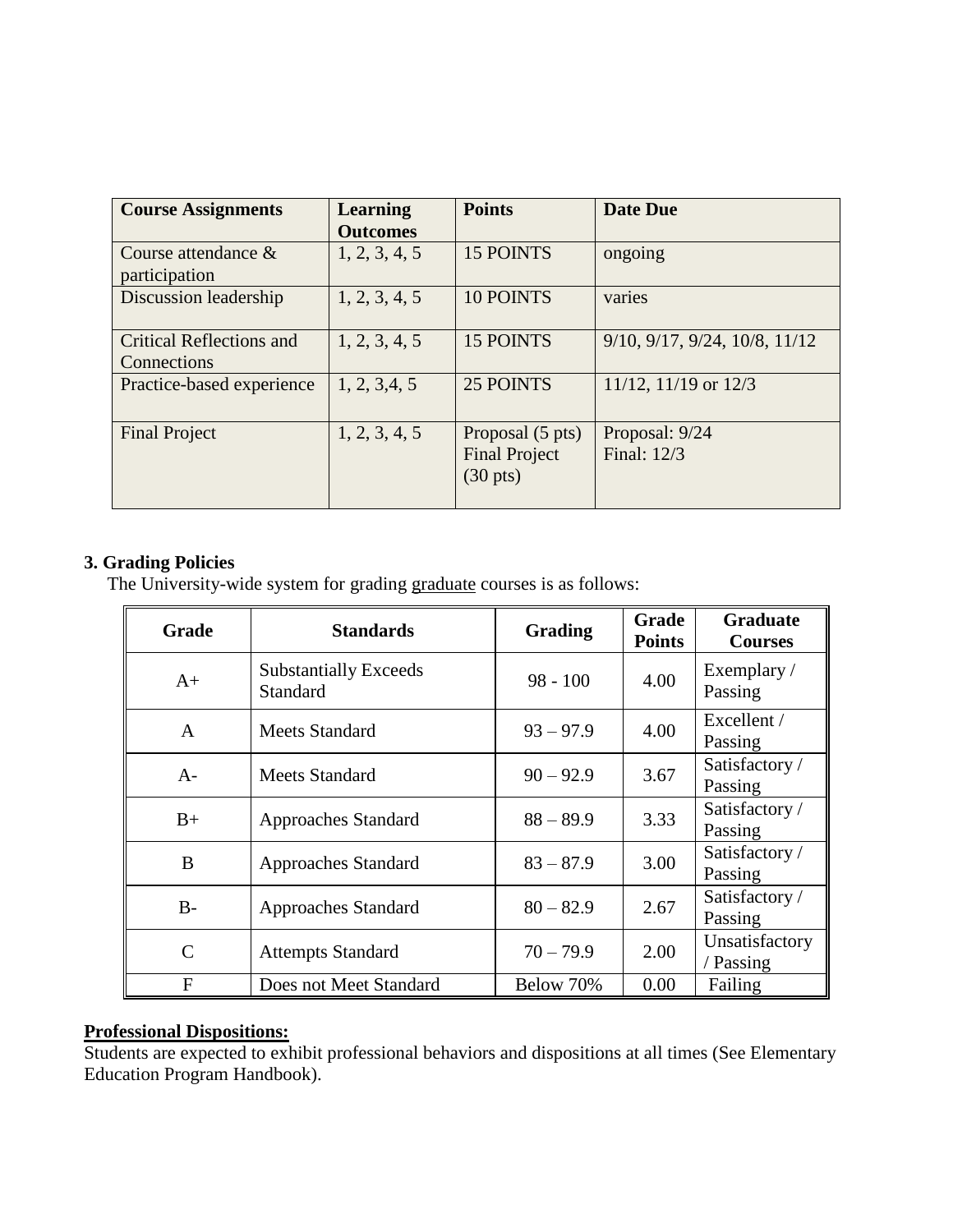|                  | *Additional readings may be assigned based on students' interests/needs          |                                |
|------------------|----------------------------------------------------------------------------------|--------------------------------|
| August 27th      | <b>Historical Context of Working in Schools</b>                                  | <b>Readings:</b>               |
|                  | Who are we? What were/are our experiences?<br>$\bullet$                          | See list below<br>$\bullet$    |
|                  | What do we want to know and be able to do<br>$\bullet$                           |                                |
|                  | as teacher educators?                                                            |                                |
|                  | What lexicon and roles associated with                                           |                                |
|                  | working in schools?                                                              |                                |
|                  | What are the various ways you can engage as<br>$\bullet$                         |                                |
|                  | boundary spanning teacher educators<br>(teaching, research, advocacy) working in |                                |
|                  | schools?                                                                         |                                |
|                  |                                                                                  |                                |
| September 3rd    | <b>Current Context of Working in Schools</b>                                     | <b>Readings:</b>               |
|                  | What are current frameworks and standards                                        | See list below                 |
|                  | associated with working in schools?                                              |                                |
|                  | What are current professional organizations                                      |                                |
|                  | and readings associated with working in                                          |                                |
|                  | schools?                                                                         |                                |
|                  | What is a PDS?                                                                   |                                |
| September        | <b>Understanding Clinical Teacher Preparation:</b>                               | <b>Readings:</b>               |
| 10 <sup>th</sup> | <b>Field Experiences</b>                                                         | See list below                 |
|                  | What do we know historically about the                                           |                                |
|                  | nature of field experiences from the                                             | <b>Assignments:</b>            |
|                  | research literature?                                                             | <b>Critical Connection and</b> |
|                  | What do we know currently about the<br>$\bullet$                                 | Reflection 1                   |
|                  | nature of field experiences from current<br>trends in the literature?            |                                |
|                  |                                                                                  |                                |
| September        | <b>Exploring Boundary Spanning Roles in</b>                                      | <b>Readings:</b>               |
| 17 <sup>th</sup> | <b>Clinical Teacher Preparation</b>                                              | See list below<br>$\bullet$    |
|                  | Who is working in boundary spanning                                              |                                |
|                  | roles in teacher preparation?                                                    | <b>Assignments: Critical</b>   |
|                  | What are the experiences of various<br>$\bullet$                                 | Connection and Reflection 2    |
|                  | stakeholders?                                                                    |                                |
| <b>September</b> | <b>Exploring Boundary Spanning Roles in</b>                                      | <b>Readings:</b>               |
| 24 <sup>th</sup> | <b>Clinical Teacher Preparation</b>                                              |                                |
|                  | Who is working in boundary spanning                                              | <b>Assignments:</b>            |
|                  | roles in teacher preparation?                                                    | <b>Critical Connection and</b> |
|                  | What are the experiences of<br>$\bullet$                                         | Reflection 3                   |
|                  | variousstakeholders?                                                             |                                |
| October 1st      | <b>ONLINE: Understanding Teacher</b>                                             | <b>Readings:</b>               |
|                  | <b>Professional Development</b>                                                  | See list below                 |

#### **Tentative Course Schedule**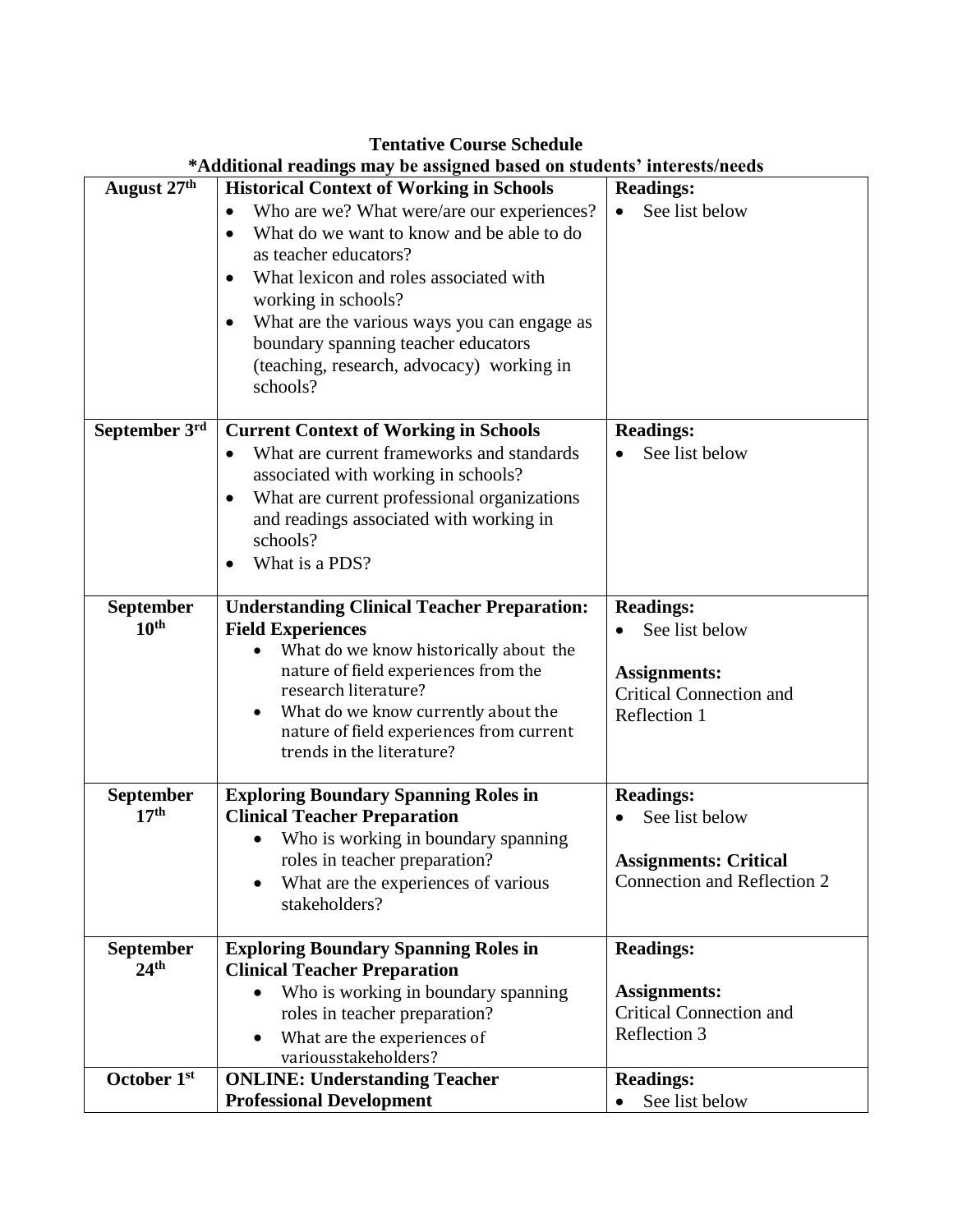| October 8 <sup>th</sup>                                       | What are the key elements of effective<br>teacher professional development?<br>What is peer coaching and how does it<br>facilitate teacher professional<br>development?<br><b>Exploring UBTE/SBTE Roles in Inservice</b><br><b>Teacher Professional Development</b><br>Who is working in boundary spanning<br>roles in teacher professional<br>development?<br>What are the various roles a UBTE or<br>SBTE might play in in-service teacher<br>professional development? | <b>Readings:</b><br>See list below<br><b>Assignments:</b><br><b>Critical Connection and</b><br>Reflection 4                                                        |
|---------------------------------------------------------------|---------------------------------------------------------------------------------------------------------------------------------------------------------------------------------------------------------------------------------------------------------------------------------------------------------------------------------------------------------------------------------------------------------------------------------------------------------------------------|--------------------------------------------------------------------------------------------------------------------------------------------------------------------|
| October 15th<br><b>No Class</b><br><b>Meeting</b>             | <b>Practice-Based Experience Exploratory Work</b>                                                                                                                                                                                                                                                                                                                                                                                                                         |                                                                                                                                                                    |
| October 22nd                                                  | <b>Supervision and Coaching Cycle</b><br>What are the key principles undergirding<br>effective supervision and coaching?<br>What are the roles of supervision and<br>coaching in boundary spanning teacher<br>education?                                                                                                                                                                                                                                                  | <b>Readings:</b><br>See list below                                                                                                                                 |
| October 29th                                                  | <b>Supervision and Coaching Cycle</b><br>What are the key principles undergirding<br>effective supervision and coaching?<br>What are the roles of supervision and<br>$\bullet$<br>coaching in boundary spanning teacher<br>education?                                                                                                                                                                                                                                     | <b>Readings:</b><br>See list below                                                                                                                                 |
| November 5 <sup>th</sup><br><b>No Class</b><br><b>Meeting</b> | <b>Practice-Based Experience Exploratory Work</b>                                                                                                                                                                                                                                                                                                                                                                                                                         |                                                                                                                                                                    |
| <b>November</b><br>12th                                       | <b>Supervision and Coaching Cycle</b><br>What are the key principles undergirding<br>effective supervision and coaching?<br>What are the roles of supervision and<br>$\bullet$<br>coaching in boundary spanning teacher<br>education?                                                                                                                                                                                                                                     | <b>Readings:</b><br>See list below<br><b>Assignments:</b><br><b>Critical Connection and</b><br>Reflection 5<br>Practice-based clinical<br>experience presentations |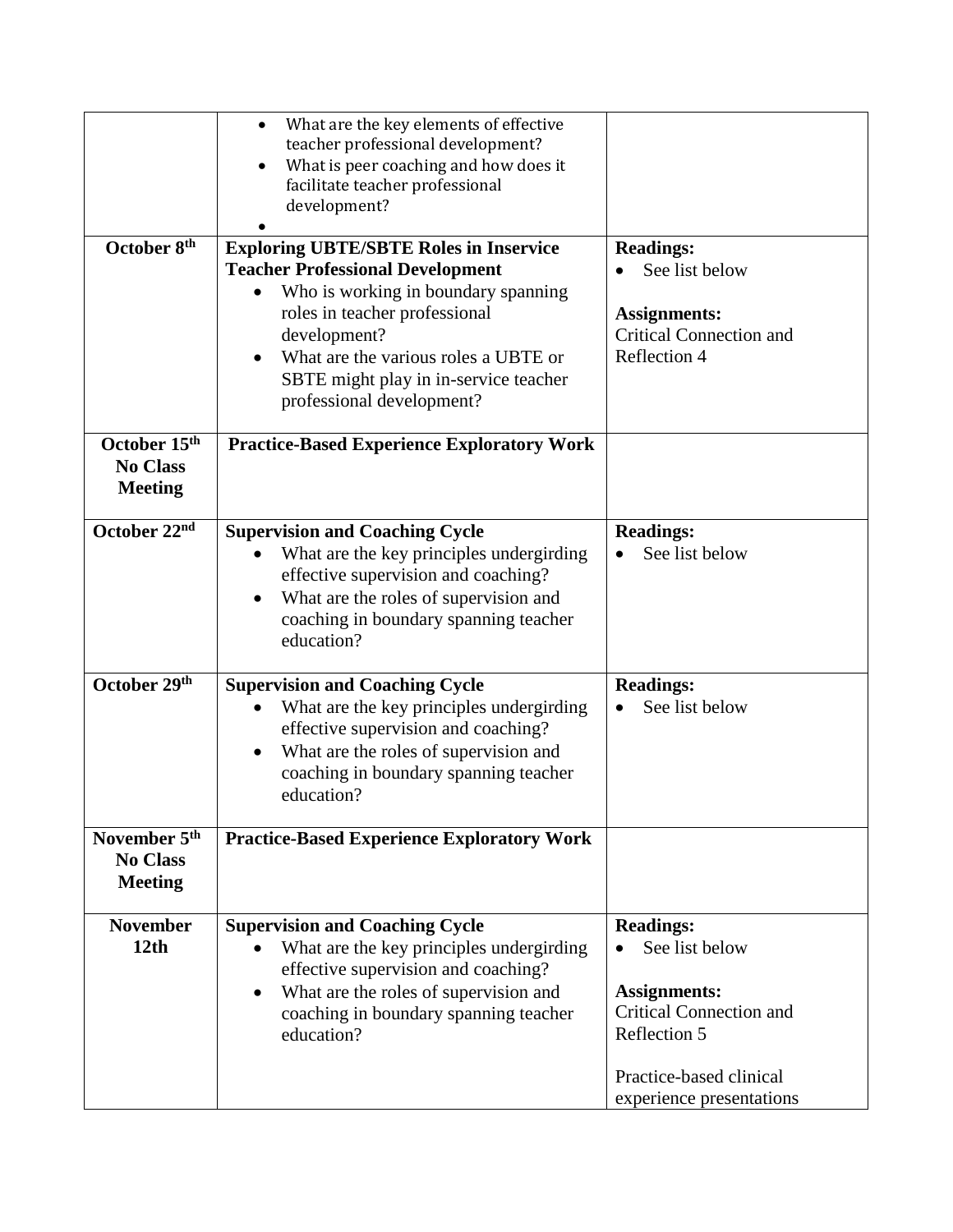| <b>November</b><br>19 <sup>th</sup>                                      | <b>Clinical Turn and Impact on Teacher</b><br><b>Education</b><br>How has the clinical turn impacted<br>$\bullet$<br>teacher education? | <b>Readings:</b><br>See list below<br>Assignment:<br>Practice-based clinical<br>experience presentations                         |
|--------------------------------------------------------------------------|-----------------------------------------------------------------------------------------------------------------------------------------|----------------------------------------------------------------------------------------------------------------------------------|
| <b>November</b><br>26 <sup>th</sup><br><b>No Class</b><br><b>Meeting</b> | <b>Practice-Based Experience Exploratory Work</b>                                                                                       |                                                                                                                                  |
| December 3rd                                                             | <b>Exploring Possibilities and Examining</b><br><b>Exemplars of Working in Schools</b><br>Lois Groth<br>Danielle Dennis                 | <b>Readings:</b><br>See list below<br>Assignment:<br>Practice-based clinical<br>experience presentations<br><b>Final Project</b> |

\*Faculty reserves the right to alter the schedule as necessary with notification to students.

# **Blackboard Readings**

# **\*Additional readings may be assigned based on students' interests/needs**

| August 27 <sup>th</sup> | National Council for Accreditation of Teacher Education (2010). Report of the Blue Ribbon<br>Panel on clinical preparation and partnerships for improved learning. Washington, D.C. |
|-------------------------|-------------------------------------------------------------------------------------------------------------------------------------------------------------------------------------|
| <b>Historical</b>       | Retrieved from www.nacte.org/publications.                                                                                                                                          |
| <b>Context</b>          |                                                                                                                                                                                     |
|                         | Holmes Group. (1990). Tomorrow's teachers: Principles for the design of PDSs. A report of                                                                                           |
|                         | <i>the Holmes group.</i> East Lansing, MI: Author.                                                                                                                                  |
|                         | Paufler, N. A., & Amrein-Beardsley, A. (2016). Preparing teachers for educational renewal                                                                                           |
|                         | within current contexts of accountability: Reflecting upon John Goodlad's Twenty                                                                                                    |
|                         | Postulates. Journal of Teacher Education, 67(4), 251–262.                                                                                                                           |
|                         | https://doi.org/10.1177/0022487116660154                                                                                                                                            |
| September 3rd           | ALL:                                                                                                                                                                                |
|                         | American Association of Colleges for Teacher Education (2018). A pivot toward                                                                                                       |
| <b>Current</b>          | clinical practice, it's lexicon, and the renewal of educator preparation: A report of the                                                                                           |
| <b>Context</b>          | AACTE Clinical Practice Commission. Washington D.C.: Authors.                                                                                                                       |
|                         |                                                                                                                                                                                     |
|                         | Dennis, D. V., Burns, R. W., Tricarico, K., van Ingen, S., Jacobs, J., & Davis, J. (2017).                                                                                          |
|                         | Problematizing clinical education: What is our future? In R. Flessner & D. Lecklider (Eds.),                                                                                        |
|                         | <i>The power of clinical preparation in teacher education</i> (pp.1-20). Lanham, MD: Rowman &                                                                                       |
|                         | Littlefield.                                                                                                                                                                        |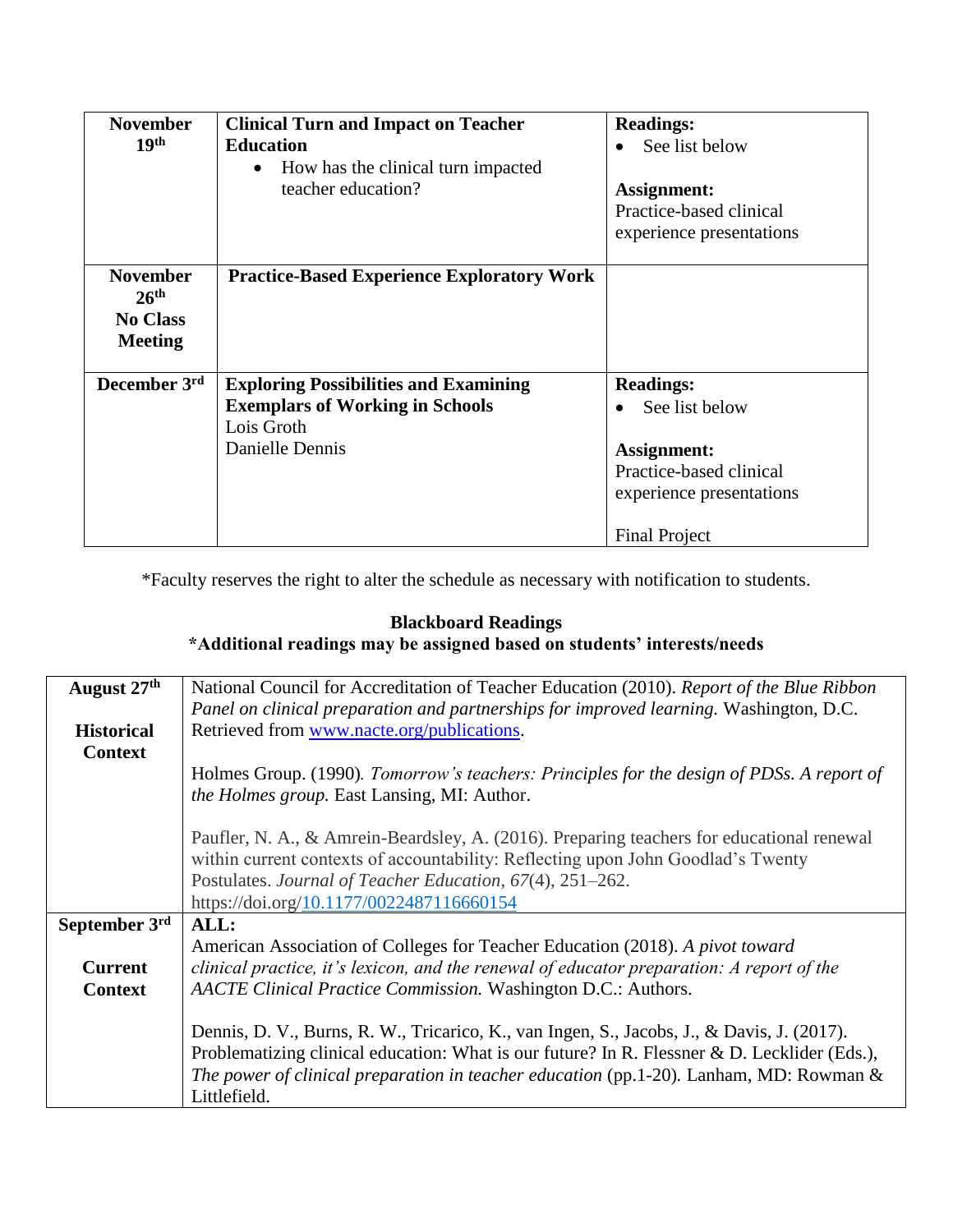|                                       | Burn, K., & Mutton, T. (2015). A review of 'research informed clinical practice in                                                                                                      |
|---------------------------------------|-----------------------------------------------------------------------------------------------------------------------------------------------------------------------------------------|
|                                       | initial teacher education. Oxford Review of Education, 41(2), 217 233.                                                                                                                  |
|                                       | <b>CAEP Standard 2:</b>                                                                                                                                                                 |
|                                       | • https://caepnet.files.wordpress.com/2014/04/caep_standard_2.pdf                                                                                                                       |
|                                       |                                                                                                                                                                                         |
|                                       | <b>SELECT THREE:</b>                                                                                                                                                                    |
|                                       | <b>Broad standards</b>                                                                                                                                                                  |
|                                       | <b>ATE Field Standards:</b>                                                                                                                                                             |
|                                       | http://www.ate1.org/pubs/uploads/nfdfstds.pdf<br>$\bullet$                                                                                                                              |
|                                       | <b>NAPDS 9 Essentials:</b>                                                                                                                                                              |
|                                       | http://napds.org/nine-essentials/                                                                                                                                                       |
|                                       | Virginia Performance Standards:                                                                                                                                                         |
|                                       | • http://www.doe.virginia.gov/teaching/                                                                                                                                                 |
|                                       | performance_evaluation/guidelines_ups_eval_criteria_teachers.pdf<br><b>NBPTS</b> (choose field-specific standards):                                                                     |
|                                       | • https://www.nbpts.org/standards-five-core-propositions/                                                                                                                               |
|                                       |                                                                                                                                                                                         |
|                                       | <b>Content-specific standards</b>                                                                                                                                                       |
|                                       | NSTA:                                                                                                                                                                                   |
|                                       | http://static.nsta.org/pdfs/2020NSTAStandards.pdf                                                                                                                                       |
|                                       | NCTM:                                                                                                                                                                                   |
|                                       | https://www.nctm.org/uploadedFiles/Standards_and_Positions/PSSM_ExecutiveSummary.pdf                                                                                                    |
|                                       | <b>NAEYC:</b><br>https://www.naeyc.org/our-work/families/10-naeyc-program-standards                                                                                                     |
|                                       | NCTE:                                                                                                                                                                                   |
|                                       | http://www.ncte.org/standards/ncte-ira                                                                                                                                                  |
|                                       | ILA:                                                                                                                                                                                    |
|                                       | https://literacyworldwide.org/get-resources/standards/standards-2017                                                                                                                    |
|                                       | NCSS:                                                                                                                                                                                   |
|                                       | https://www.socialstudies.org/standards/introduction                                                                                                                                    |
|                                       | CEC:                                                                                                                                                                                    |
|                                       | https://www.cec.sped.org/Standards<br><b>CAEP ELEM:</b>                                                                                                                                 |
|                                       | http://caepnet.org/accreditation/caep-accreditation/caep-k-6-elementary-teacher-standards                                                                                               |
|                                       | ELL:                                                                                                                                                                                    |
|                                       | https://www.tesol.org/advance-the-field/standards                                                                                                                                       |
| <b>September</b>                      | ALL:                                                                                                                                                                                    |
| 10 <sup>th</sup>                      | Clift, R. T., & Brady, P. (2009). Research on methods courses and field experiences. In M.                                                                                              |
|                                       | Cochran-Smith and K. Zeichner (Eds.), Studying teacher education: The report of the AERA                                                                                                |
| <b>Understanding</b>                  | panel on research and teacher education (pp 309-346). Mahway, NJ: Erlbaum.                                                                                                              |
| <b>Clinical</b>                       |                                                                                                                                                                                         |
| <b>Teacher</b><br><b>Preparation:</b> | Zeichner, K., & Bier, M. (2015). Opportunities and pitfalls in the turn toward clinical<br>experience in U.S. teacher education. In E.R. Hollins (Ed.), Rethinking field experiences in |
|                                       |                                                                                                                                                                                         |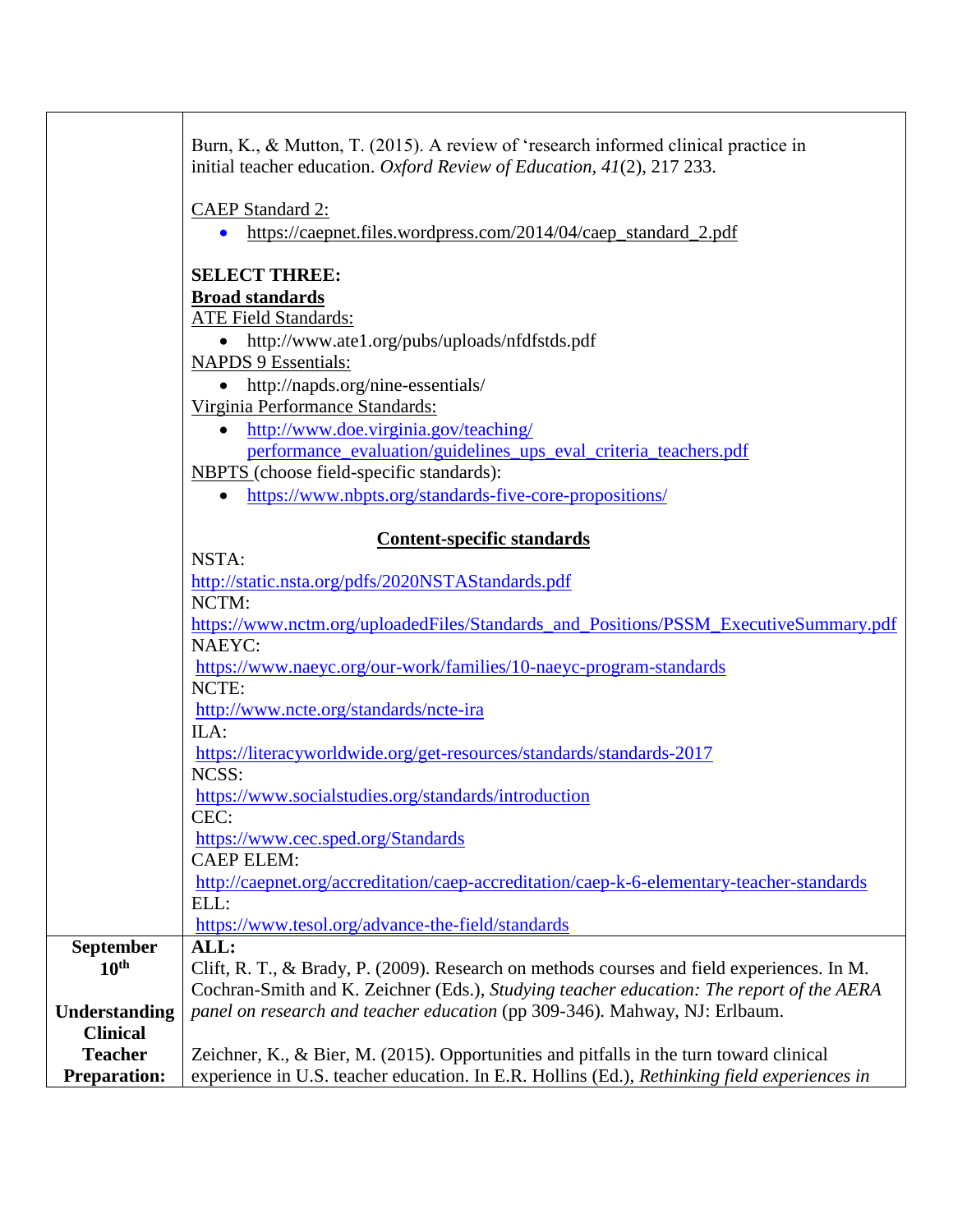| <b>Field</b><br><b>Experiences</b>                                       | preservice teacher preparation: meeting new challenges for accountability (pp. 20-46). New<br>York: Routledge.                                                                                                                                                                                                                               |
|--------------------------------------------------------------------------|----------------------------------------------------------------------------------------------------------------------------------------------------------------------------------------------------------------------------------------------------------------------------------------------------------------------------------------------|
|                                                                          | <b>SELECT TWO:</b><br>Zeichner, K. (2010). Rethinking the connections between campus courses and field<br>experiences in college- and university-based teacher education. Journal of Teacher<br><i>Education, 61</i> (1-2), 89-99.                                                                                                           |
|                                                                          | Parker, A. K., Groth, L., and -Byers, C. Designing and implementing site-based course<br>instruction (2019). The New Educator, 15(2), 130-155.                                                                                                                                                                                               |
|                                                                          | Matsko, K. K., & Hammerness, K. (2014). Unpacking the "urban" in urban teacher education:<br>Making a case for context-specific preparation. Journal of Teacher Education, 65(2), 128-<br>144.                                                                                                                                               |
|                                                                          | Ronfeldt, M. (2012). Where should student teachers learn to teach? Effects of field placement<br>school characteristics on teacher retention and effectiveness. Educational Evaluation and<br>Policy Analysis, $34(1)$ , 3-26.                                                                                                               |
|                                                                          | Zenkov, K. & Pytash, K. E. (2018). Critical, project-based clinical experiences: Their origins<br>and their elements. In K. Zenkov & K.E. Pytash (Eds) Clinical Experiences in Teacher<br>Education: Critical, Project-Based Interventions. New York, NY: Taylor & Francis.                                                                  |
|                                                                          | Klein, E. J., Taylor, M., Onore, C., Strom, K. & Abrams, L. (2013). Finding a third space in<br>teacher education: Creating an urban teacher residency, <i>Teaching Education</i> , (24)1, 27-57.<br>Solomon, J. (2009). The Boston teacher residency: District-based teacher education. Journal<br>of Teacher Education, $60(5)$ , 478-488. |
|                                                                          | Hammerness, K., Williamson, P., & Kosnick, C. (2016). Introduction to the special issue on<br>urban teacher residencies: The trouble with "generic" teacher education. Urban<br><i>Education, 51</i> (10), 1155–1169.                                                                                                                        |
|                                                                          | Underwood, J. B., Dickinson, G. K., Cantu, D. V. (2018). Restructuring teacher preparation<br>with culturally relevant principles. In Hoppey, D. T., & Yendol-Hoppey, D., (Eds). Outcomes<br>of high-quality clinical practice in teacher education (pp. 197-218). Charlotte, NC:<br>Information Age Publishing.                             |
| September<br>17 <sup>th</sup><br><b>Exploring</b>                        | ALL:<br>Murray, J. (2017). Defining Teaching Educators: International Perspectives and Contexts. In<br>D. Jean Clandinin, & Jukka Husu (Eds). The SAGE Handbook of Research on Teacher<br>Education (pp. 1017-1032). Thousand Oaks, CA: SAGE Publications.                                                                                   |
| <b>Boundary</b><br><b>Spanning</b><br><b>Roles</b> in<br><b>Clinical</b> | <b>SELECT THREE: UNIVERSITY- BASED TEACHER EDUCATORS</b><br>Burns, R. W. & Badiali, B. J. (2015) When supervision is conflated with evaluation: teacher<br>candidates' perceptions of their novice supervisor, Action in Teacher Education, 37(4), 418-<br>437.                                                                              |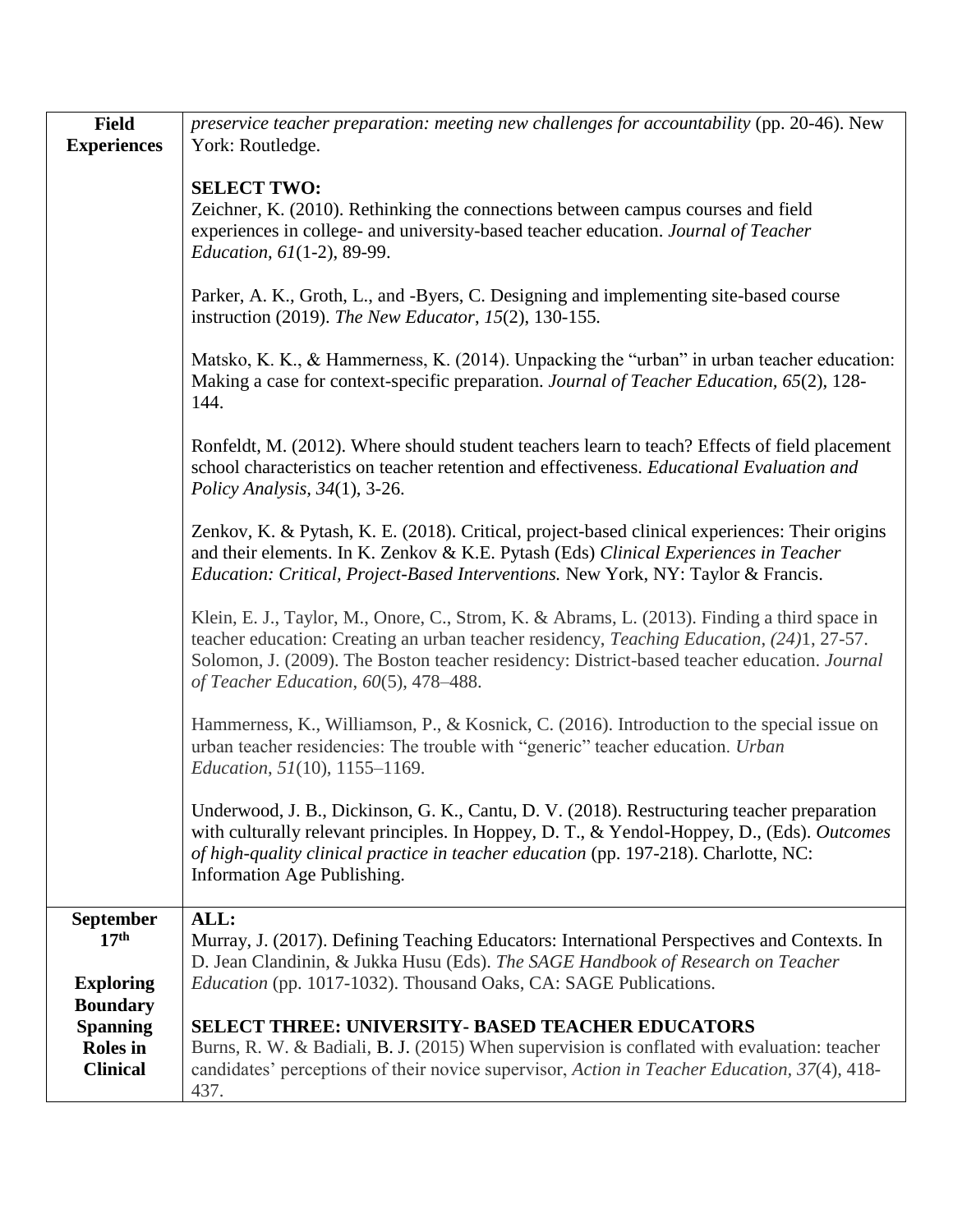| <b>Teacher</b><br><b>Preparation</b>                                                                                                                                         | Slick, S. K. (1998). University supervisor: A disenfranchised outsider. Teaching and Teacher<br><i>Education, 148, 821-834.</i><br>Burns, R. W. & Badiali, B. J. (2016) Unearthing the complexities of clinical pedagogy in<br>supervision: Identifying the pedagogical skills of supervisors. Action in Teacher<br><i>Education, 38(2), 156-17.</i><br>Cuenca, A. (2010). In Loco Paedagogus: The pedagogy of a novice university supervisor.<br>Studying Teacher Education, 6(1), 29-43.<br>Chandler-Olcott, K., Dotger, S., Waymouth, H., Crosby, M., Lahr, M., Hinchman, K.,<br>Newvine, K., & Nieroda, J. (2018). Teacher candidates learn to enact curriculum in a<br>partnership-sponsored literacy enrichment program for youth, The New Educator, (14)3, 192-<br>211.                                                                                                                                                                                                                                                                                                                                                                      |
|------------------------------------------------------------------------------------------------------------------------------------------------------------------------------|-----------------------------------------------------------------------------------------------------------------------------------------------------------------------------------------------------------------------------------------------------------------------------------------------------------------------------------------------------------------------------------------------------------------------------------------------------------------------------------------------------------------------------------------------------------------------------------------------------------------------------------------------------------------------------------------------------------------------------------------------------------------------------------------------------------------------------------------------------------------------------------------------------------------------------------------------------------------------------------------------------------------------------------------------------------------------------------------------------------------------------------------------------|
| <b>September</b><br>24 <sup>th</sup><br><b>Exploring</b><br><b>Boundary</b><br><b>Spanning</b><br><b>Roles</b> in<br><b>Clinical</b><br><b>Teacher</b><br><b>Preparation</b> | ALL:<br>Czerniawski, G.; Kidd, W. & Murray, J. (2019) We are all teacher educators now:<br>Understanding school based teacher educators in times of change in England. In J. Murray, A<br>Swennen, and C. Kosnik (Eds). International Research, Policy, and Practice in Teacher<br><i>Education.</i> (p. 171-185). Basel, Switzerland: Spring International Publishing<br><b>SELECT ONE: SCHOOL-BASED TEACHER EDUCATORS</b><br>Mark, K. M., & Nolan, J. F. (2018) Understanding mentoring practices in a professional<br>development school partnership. In Hoppey, D. T., & Yendol-Hoppey, D., (Eds). Outcomes of<br>high-quality clinical practice in teacher education (pp. 17-37). Charlotte, NC: Information<br>Age Publishing.<br>DeBiase, J. A., Butler, W. A., Khan, R., & Dyer, P. A. (2018). The site coordinator in a                                                                                                                                                                                                                                                                                                                    |
|                                                                                                                                                                              | clinically rich teacher education program. In Hoppey, D. T., & Yendol-Hoppey, D., (Eds).<br>Outcomes of high-quality clinical practice in teacher education (pp. 39-59). Charlotte, NC:<br>Information Age Publishing.<br>Clarke, A., Triggs, V., Nielsen, W. (2014). Cooperating teacher participation in teacher<br>education: A review of the literature. Review of Educational Research, 84(2), 163-202.<br>White, E., Dickerson, C. & Weston, K. (2015). Developing an appreciation of what it means<br>to be a school-based teacher educator, <i>European Journal of Teacher Education</i> , 38(4), 445-<br>459.<br>Hoffman, J. V., Mosley Wetzel, M., Maloch, B., Greeter, E., DeJulio, S., & Khan Vlach, S.<br>(2015). What can we learn from studying the coaching interactions of cooperating teachers<br>and preservice teachers? A literature review. Teaching and Teacher Education, 52, 99-112.<br><b>SELECT ONE: TEACHER CANDIDATES</b><br>Murray, J., Czerniawski, G., Barber, P. (2019) Who is teaching me and what do they know?<br>Student teachers' perceptions of their teacher educators and mentor teachers. In J. Murray, A |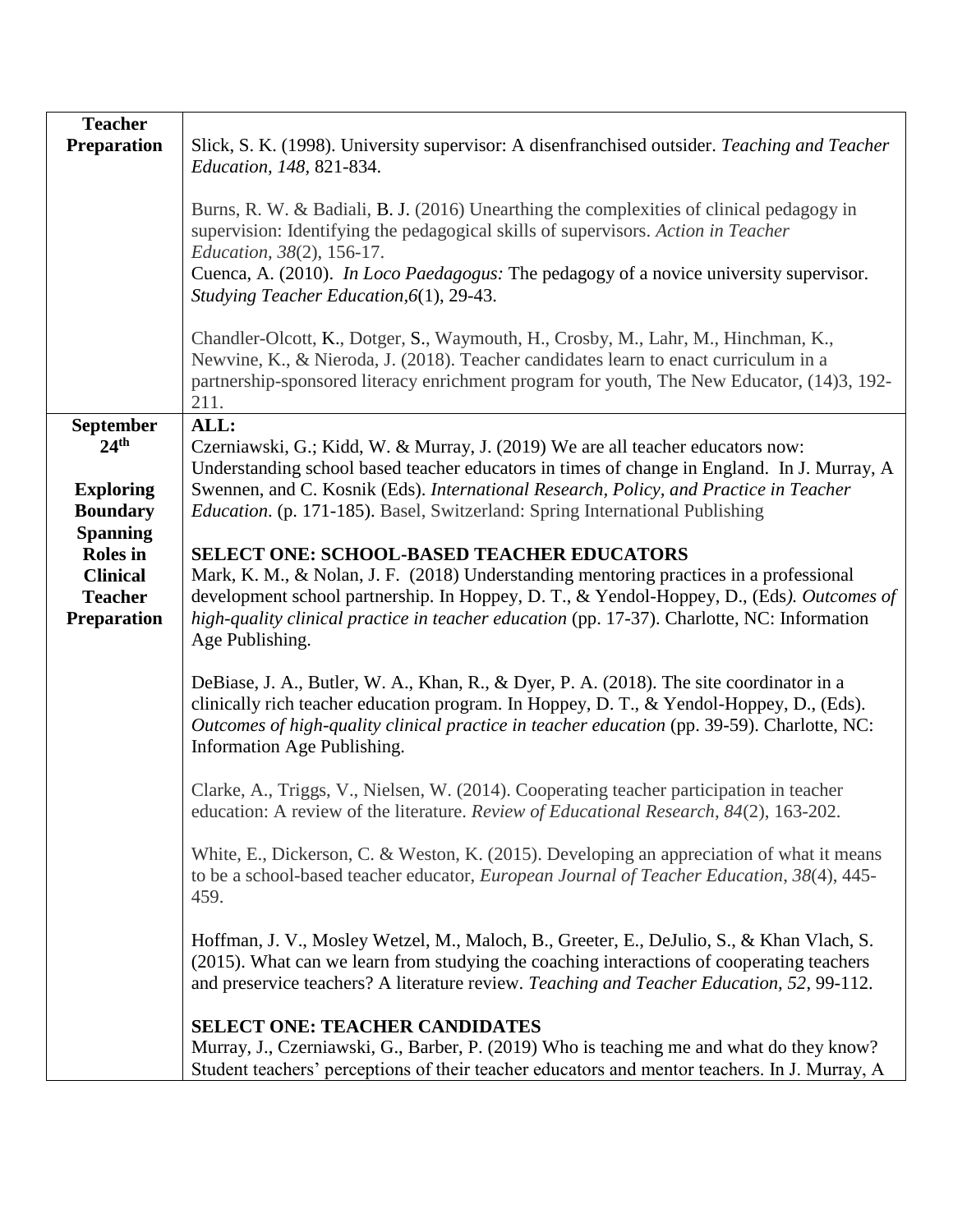|                                                         | Swennen, and C. Kosnik (Eds). International Research, Policy, and Practice in Teacher<br><i>Education.</i> (p. 171-185). Basel, Switzerland: Spring International Publishing                                                                                                                                                                                    |
|---------------------------------------------------------|-----------------------------------------------------------------------------------------------------------------------------------------------------------------------------------------------------------------------------------------------------------------------------------------------------------------------------------------------------------------|
|                                                         | Valencia, S. W., Martin, S. D. Place, N.A., & Grossman, P. (2009). Interactions in student<br>teaching: Lost opportunities for learning. Journal of Teacher Education, 60(3), 304-322.                                                                                                                                                                          |
|                                                         | Gelfuso, A. & Dennis, D.V. (2017). Reproducing figured worlds of literacy teaching and<br>learning: Examining the "language-in-use" of an inservice and preservice teacher enacting the<br>practice of literacy planning,. Action in Teacher Education, 39(1), 67-84.                                                                                           |
|                                                         | Hoppey, D., Allsopp, D., Riley, M. W., Frier, A., & Han, S. (2018). Understanding teacher<br>candidates' perspectives of learning to teach during an innovative summer practicum. In<br>Hoppey, D. T., & Yendol-Hoppey, D., (Eds). Outcomes of high-quality clinical practice in<br>teacher education (pp. 171-194). Charlotte, NC: Information Age Publishing. |
| October 1st                                             | ALL:                                                                                                                                                                                                                                                                                                                                                            |
| <b>ONLINE</b>                                           | Glickman, C. D., Gordon, S. P., Ross-Gordon, J. M. (2018). SuperVision and instructional<br>leadership: A developmental approach $(10th$ ed). Pearson. Chapter 18: Professional                                                                                                                                                                                 |
| Understanding                                           | Development                                                                                                                                                                                                                                                                                                                                                     |
| <b>Teacher</b>                                          |                                                                                                                                                                                                                                                                                                                                                                 |
| <b>Professional</b><br><b>Development</b>               | <b>SELECT ONE:</b><br>National Center on Time & Learning. (2015) Time for teachers: Leveraging expanded time to<br>strengthen instruction and empower teachers. Boston, MA: Authors.                                                                                                                                                                            |
|                                                         | Darling-Hammond, L., Hyler, M. E., Gardner, M. (2017). Effective Teacher Professional<br>Development. Palo Alto, CA: Learning Policy Institute.                                                                                                                                                                                                                 |
|                                                         | <b>SELECT ONE:</b><br>http://www.ascd.org/publications/educational-leadership/mar96/vol53/num06/The-Evolution-<br>of-Peer-Coaching.aspx                                                                                                                                                                                                                         |
|                                                         | Zwart, R.C., Wubbels, T., Bergen, T.C.M., Bolhuis, S. (2007). Experienced teacher learning<br>within the context of reciprocal peer coaching. Teachers and Teaching, 13(2), 165-187.                                                                                                                                                                            |
| October 8 <sup>th</sup><br><b>ONLINE</b>                | <b>SELECT THREE:</b><br>Burns, R. W., Johnson III, W. W., Hardin-Roberts, S. (2017). The Mort Teacher Leadership<br>Academy: Developing teacher leaders for urban schools together. In Yendol-Hoppey, D.,                                                                                                                                                       |
| <b>Exploring</b><br><b>UBTE/SBTE</b><br><b>Roles</b> in | Shanley, D., Delane, D. C., & Hoppey, D. (Eds) Working Together: Enhancing Urban<br>Educator Quality Through School University Partnerships, p. 129-148. Charlotte, NC:<br>Information Age Publishing.                                                                                                                                                          |
| <b>Teacher PD</b>                                       | Rahman, Z. G., Munakata, M., Klein, E., Taylor, M. & Trabona, K. (2018). Growing our<br>own: Fostering teacher leadership in K-12 science teachers through school-university<br>partnerships. In J. Hunzicker (Ed.). Teacher Leadership in Professional Development<br>Schools, 235-253. Bingley, UK: Emerald Publishing Limited.                               |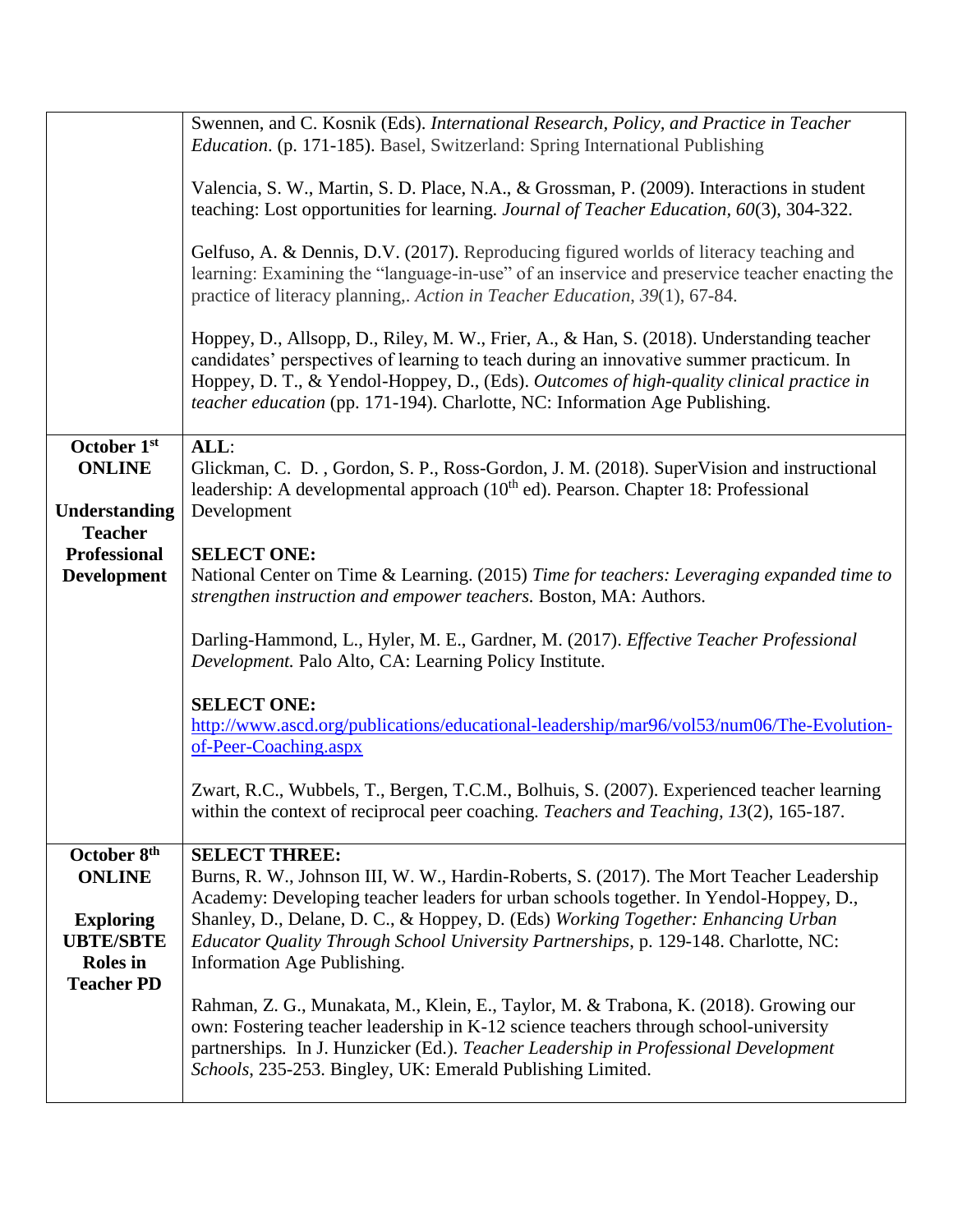|                          | Morettini, B. W., Luet, K. M., Vernon-Dotson, L. J., Nagib, N., & Krishnamurthy, S.,           |
|--------------------------|------------------------------------------------------------------------------------------------|
|                          | Developing teacher leaders using a distributed leadership model: Five signature features of a  |
|                          | school-university partnership. In J. Hunzicker (Ed.). Teacher Leadership in Professional       |
|                          | Development Schools, 217-223. Bingley, UK: Emerald Publishing Limited.                         |
|                          |                                                                                                |
|                          | Dennis, D. V., & Hemmings, C. (2018). Making the simple more complex: The influence of         |
|                          | job embedded professional development in support teacher expertise in reading. Literacy,       |
|                          | DOI: 10.1111/lit.12172                                                                         |
| October 15th             | No Class Meeting                                                                               |
|                          |                                                                                                |
| October 22nd             | Sergiovanni, T. J., Starratt, R. J., & Cho, V. (2013). Supervision: A Redefinition. New York,  |
| <b>Supervision &amp;</b> | NY: McGraw-Hill. Chapter TBD                                                                   |
|                          |                                                                                                |
| Coaching                 |                                                                                                |
| Cycle                    | Glickman, C. D., Gordon, S. P., Ross-Gordon, J. M. (2018). SuperVision and instructional       |
|                          | leadership: A developmental approach (10 <sup>th</sup> ed). Pearson. Chapter TBD               |
| October 29th             | Sergiovanni, T. J., Starratt, R. J., & Cho, V. (2013). Supervision: A Redefinition. New York,  |
| <b>Supervision &amp;</b> | NY: McGraw-Hill. Chapter TBD                                                                   |
| Coaching                 |                                                                                                |
| <b>Cycle</b>             | Glickman, C. D., Gordon, S. P., Ross-Gordon, J. M. (2018). SuperVision and instructional       |
|                          | leadership: A developmental approach $(10th$ ed). Pearson. Chapter TBD                         |
| November 5 <sup>th</sup> | No Class Meeting                                                                               |
|                          |                                                                                                |
| November 12th            | Gelfuso, A. & Dennis, D. V. (2017) Video as text of teaching: Toward more deliberate           |
| <b>Supervision &amp;</b> | literacy field experience supervision. The Teacher Educator, 52(1), 57-74.                     |
| Coaching                 |                                                                                                |
| Cycle                    | Marsh, B., & Mitchell, N. (2014). The role of video in teacher professional                    |
|                          | development. Teacher Development, 18(3), 403-417. https://doi-                                 |
|                          | org.mutex.gmu.edu/10.1080/13664530.2014.938106                                                 |
|                          |                                                                                                |
|                          | https://blogs.edweek.org/edweek/finding_common_ground/2017/01/                                 |
|                          | which_coaching_is_best_for_you.html                                                            |
|                          |                                                                                                |
| November 19th            | Yendol-Hoppey, D. & Franco, Y. (2014). In search of signature pedagogy for PDS teacher         |
| <b>Clinical Turn</b>     | education: A review of articles published in school-university partnerships. School University |
|                          |                                                                                                |
| and Impact on            | Partnerships, 7(1), 17-34.                                                                     |
| <b>Teacher</b>           |                                                                                                |
| <b>Education</b>         | McMahon, M., Forde, C., & Dickson, B. (2015). Reshaping teacher education through the          |
|                          | professional continuum. Educational Review. 67(2), 158-178.                                    |
|                          |                                                                                                |
|                          | Ball, D. L., & Forzani, F. (2009). The work of teaching and the challenge for teacher          |
|                          | education. Journal of Teacher Education, 60(5), 497-511. doi: 10.1177/0022487109348479.        |
|                          |                                                                                                |
| November 26th            | No Class Meeting                                                                               |
|                          |                                                                                                |
| December 3rd             | Dresden, J., Thompson, K. F., Baker, M. A., Nylin, A. S., Sinha, K. (2019). The pattern        |
|                          | emerges: Novice teacher educators learn from complexity. In Hoppey, D. Y., Dana, N. F., &      |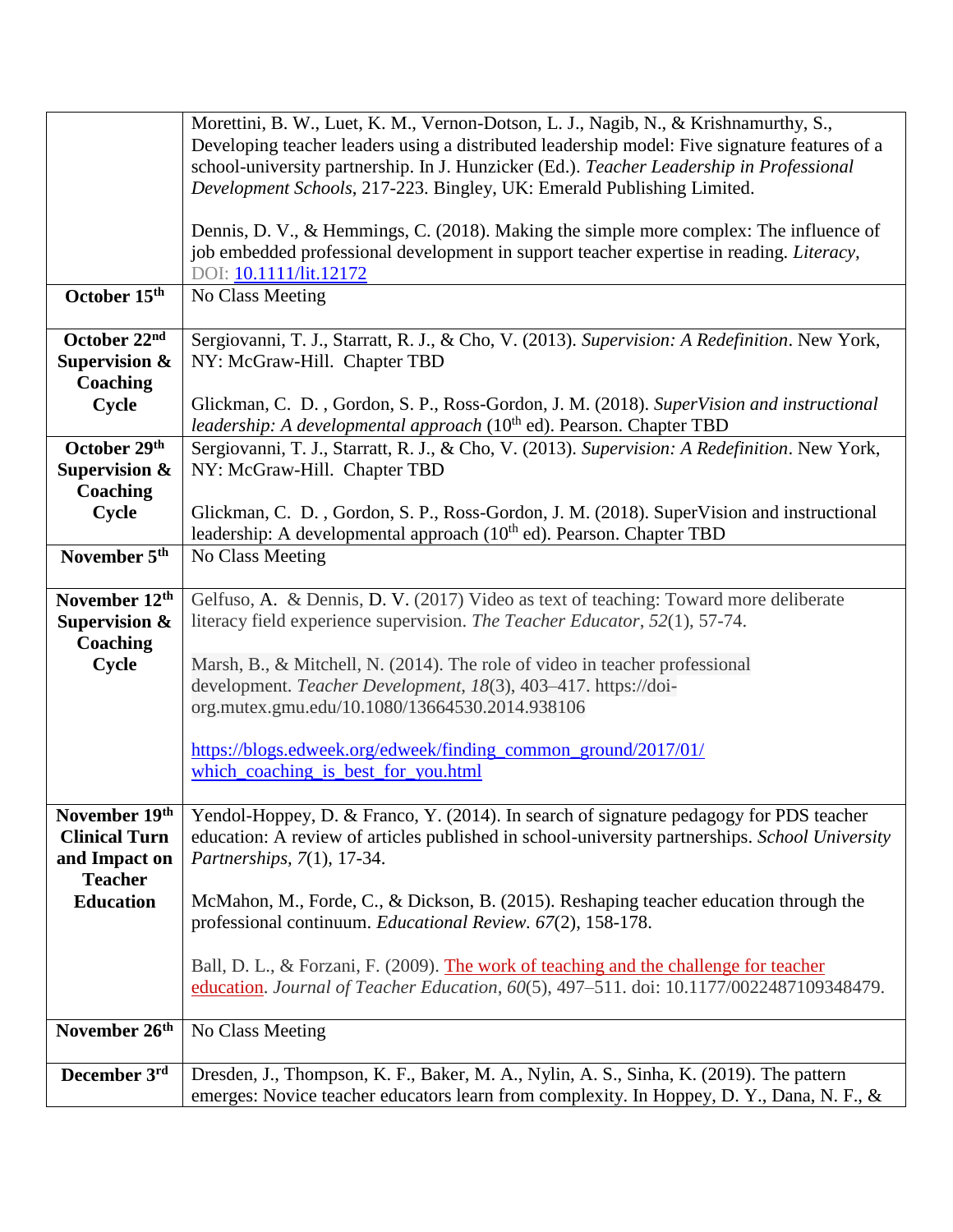| <b>Exploring</b>     | Hoppey, D. (Eds) (49-72). Preparing the next generation of teacher educators for clinical     |
|----------------------|-----------------------------------------------------------------------------------------------|
| <b>Possibilities</b> | <i>practice. Charlotte, NC: Information Age Publishing.</i>                                   |
| and                  |                                                                                               |
| <b>Examining</b>     | Helfrich, S. R., Hartman, S. L., & Sisson, L. I. M. (2019). From teacher candidate to teacher |
| <b>Exemplars</b>     | educator—what it means to "grow up" in a professional development school. In Hoppey, D.       |
| (Guest               | Y., Dana, N. F., & Hoppey, D. (Eds) (141-164). Preparing the next generation of teacher       |
| Speakers)            | educators for clinical practice. Charlotte, NC: Information Age Publishing.                   |
|                      |                                                                                               |
|                      | Yendol-Hoppey, D. & Hoppey, D. (2013). Generating PDS possibilities and practicality          |
|                      | thinking using a case protocol tool to enhance PDS development. School University             |
|                      | Partnerships, $(6)1, 59-75$ .                                                                 |

### **Core Values Commitment:**

The College of Education & Human Development is committed to collaboration, ethical leadership, innovation, research-based practice, and social justice. Students are expected to adhere to these principles.<http://cehd.gmu.edu/values/>

### **GMU Policies and Resources for Students**

### *Policies*

- Students must adhere to the guidelines of the Mason Honor Code (see [http://oai.gmu.edu/the](http://oai.gmu.edu/the-mason-honor-code/)[mason-honor-code/\)](http://oai.gmu.edu/the-mason-honor-code/).
- Students must follow the university policy for Responsible Use of Computing (see [http://universitypolicy.gmu.edu/policies/responsible-use-of-computing/\)](http://universitypolicy.gmu.edu/policies/responsible-use-of-computing/).
- Students are responsible for the content of university communications sent to their Mason email account and are required to activate their account and check it regularly. All communication from the university, college, school, and program will be sent to students **solely** through their Mason email account.
- Students with disabilities who seek accommodations in a course must be registered with George Mason University Disability Services. Approved accommodations will begin at the time the written letter from Disability Services is received by the instructor (see [http://ods.gmu.edu/\)](http://ods.gmu.edu/).
- Students must follow the university policy stating that all sound emitting devices shall be silenced during class unless otherwise authorized by the instructor.

### *Campus Resources*

Support for submission of assignments to Tk20 should be directed to  $\frac{tk20\text{help@gmu.edu}}{tk20\text{help@gmu.edu}}$ [https://cehd.gmu.edu/aero/tk20.](https://cehd.gmu.edu/aero/tk20) Questions or concerns regarding use of Blackboard should be directed to [http://coursessupport.gmu.edu/.](http://coursessupport.gmu.edu/)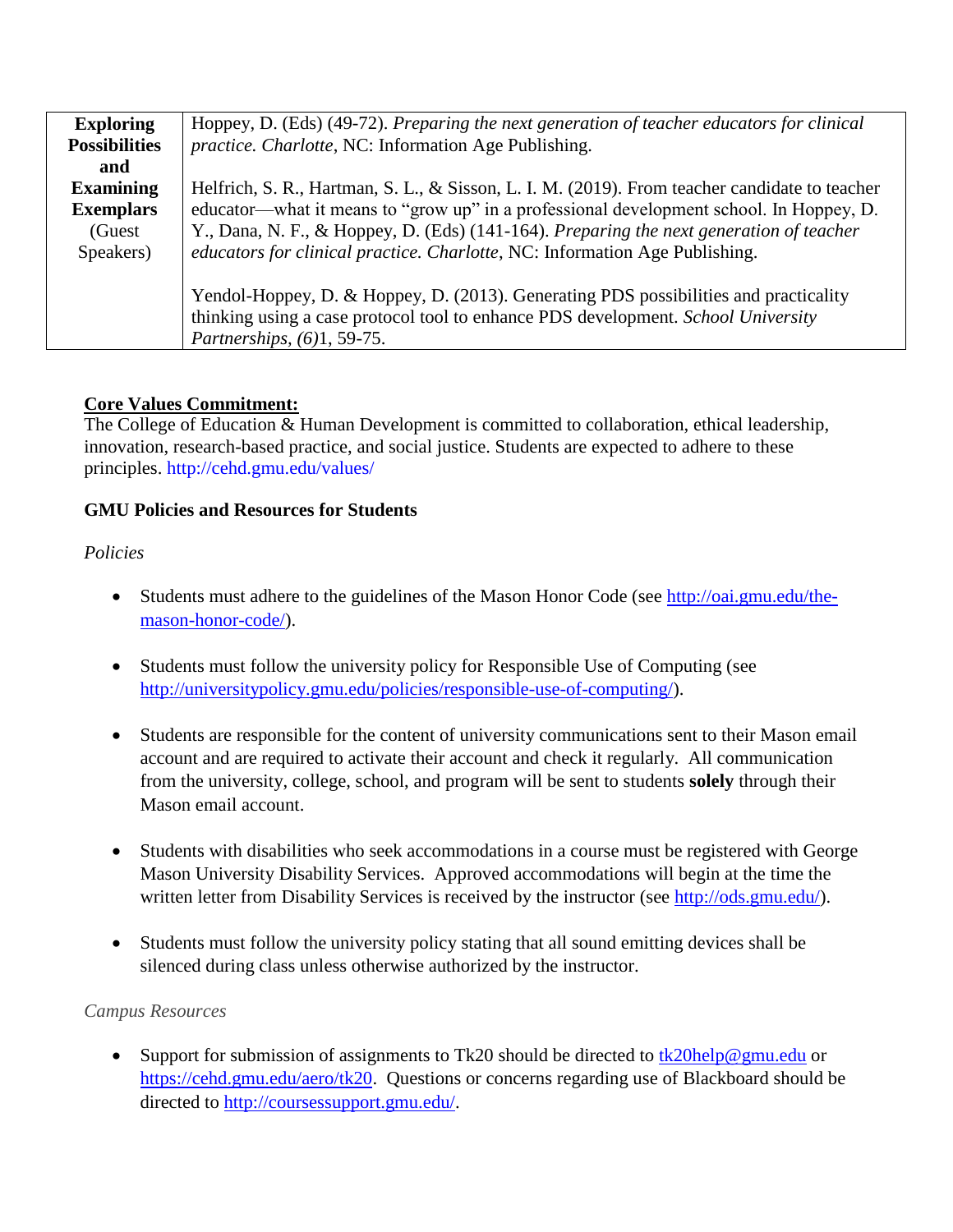- The Writing Center provides a variety of resources and services (e.g., tutoring, workshops, writing guides, handbooks) intended to support students as they work to construct and share knowledge through writing (see [http://writingcenter.gmu.edu/\)](http://writingcenter.gmu.edu/).
- The Counseling and Psychological Services (CAPS) staff consists of professional counseling and clinical psychologists, social workers, and counselors who offer a wide range of services (e.g., individual and group counseling, workshops and outreach programs) to enhance students' personal experience and academic performance (see [http://caps.gmu.edu/\)](http://caps.gmu.edu/).
- The Student Support & Advocacy Center staff helps students develop and maintain healthy lifestyles through confidential one-on-one support as well as through interactive programs and resources. Some of the topics they address are healthy relationships, stress management, nutrition, sexual assault, drug and alcohol use, and sexual health (see [http://ssac.gmu.edu/\)](http://ssac.gmu.edu/). Students in need of these services may contact the office by phone at 703-993-3686. Concerned students, faculty and staff may also make a referral to express concern for the safety or wellbeing of a Mason student or the community by going to [http://ssac.gmu.edu/make-a-referral/.](http://ssac.gmu.edu/make-a-referral/)

**For additional information on the College of Education and Human Development, please visit our website [https://cehd.gmu.edu/.](https://cehd.gmu.edu/)**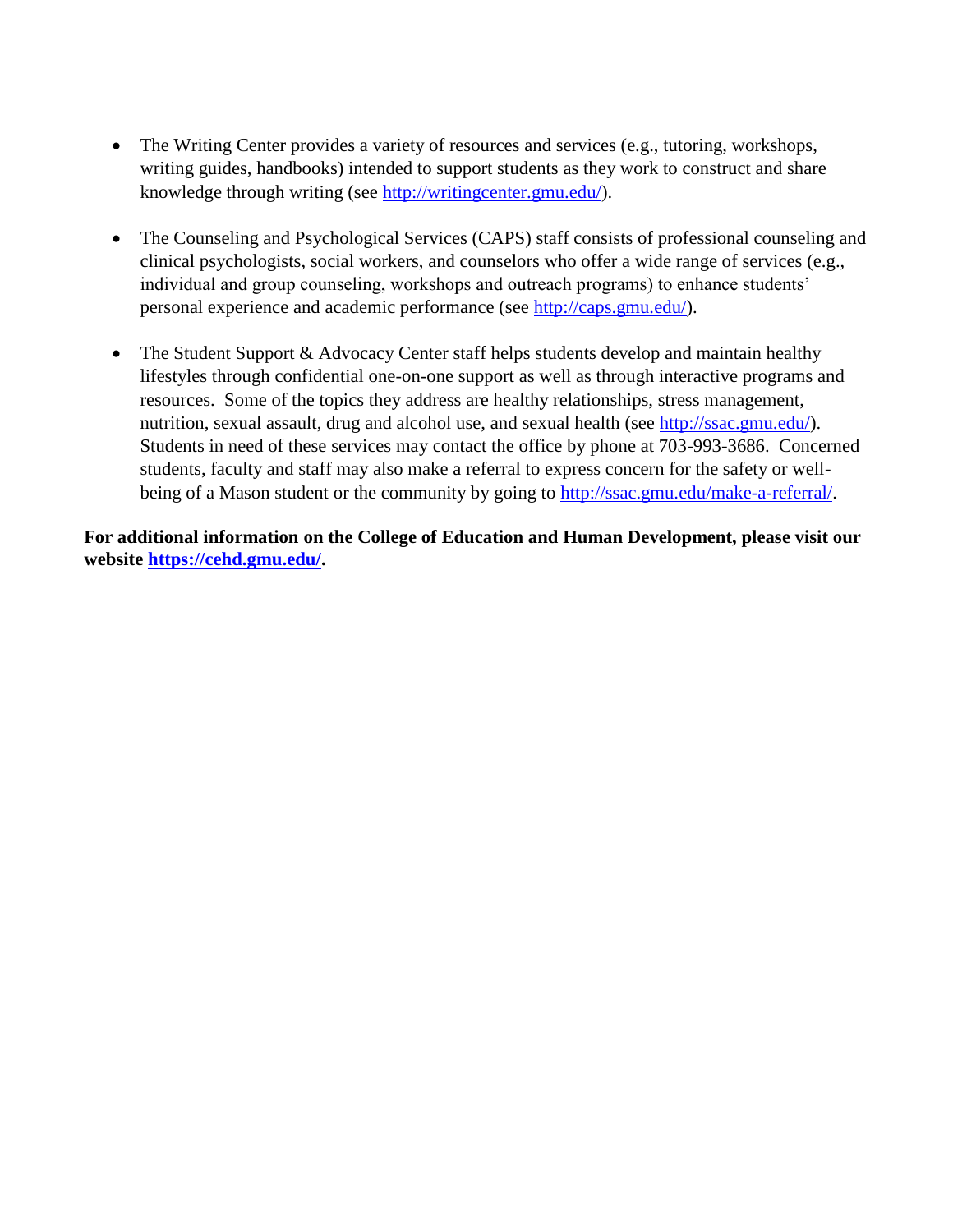## *Rubric: Final Project (35 points)*

- Using your specific interests as they relate to working in boundary spanning roles, choose a final project format (e.g- a review of the literature or a research proposal format) that 1) furthers your interest 2) connects to the overarching tenets of the course and 3) benefits your professional development trajectory.
- Write a brief proposal (max 500 words) that describes your intended final outcome. This will be collected early in the semester to make sure you are off to a solid start. It should include
	- o Overview
	- o Relevance to the field
	- o Proposed project
	- o Timeline
	- o Initial Resources
- Your final project should demonstrate both your broad understanding of the body of knowledge as it relates to working in schools in boundary spanning roles and your specific understanding of application of this knowledge to your field of interest. Your final project will be evaluated based on your ability to ground your discussion in the body of literature. You are encouraged use any course content that might lend strength to your position. In addition, you are expected to expand on this foundational knowledge in your specific field of interest. If you choose the research proposal option, your final project should include an introduction, a literature review (minimum 10 sources with at least 7 being research articles), and proposed methodology. If you choose the literature review option, your final project should include an introduction and a synthesis of the literature related to your area of interest (minimum 15 resources with at least 10 being research articles).

|                     | Accomplished          | <b>Developing</b>          | <b>Unsatisfactory</b>      |
|---------------------|-----------------------|----------------------------|----------------------------|
| <b>Proposal</b>     | Thorough description  | General description that   | Minimal description that   |
|                     | that includes         | includes most but not all  | is limited or missing      |
|                     | overview, relevance,  | of the following:          | many of the following:     |
|                     | project proposal,     | overview, relevance,       | overview, relevance,       |
|                     | timeline, and initial | project proposal,          | project proposal,          |
|                     | relevant sources      | timeline, and initial      | timeline, and initial      |
|                     |                       | relevant sources           | relevant sources           |
| <b>Annotated</b>    | $5+$ resources        | $3+$ resources identified  | No resources               |
| <b>Bibliography</b> | identified            |                            |                            |
|                     |                       |                            |                            |
|                     | Accomplished          | <b>Developing</b>          | <b>Unsatisfactory</b>      |
| <b>Introduction</b> | Thorough,             | General description of     | Minimal description of     |
|                     | contextualized        | the topic/problem and its  | the topic; introduction is |
|                     | description of the    | significance to the field, | based broad assertions     |
|                     | topic/problem and its | but limited in its         | and is not contextualized  |
|                     |                       |                            | in the literature          |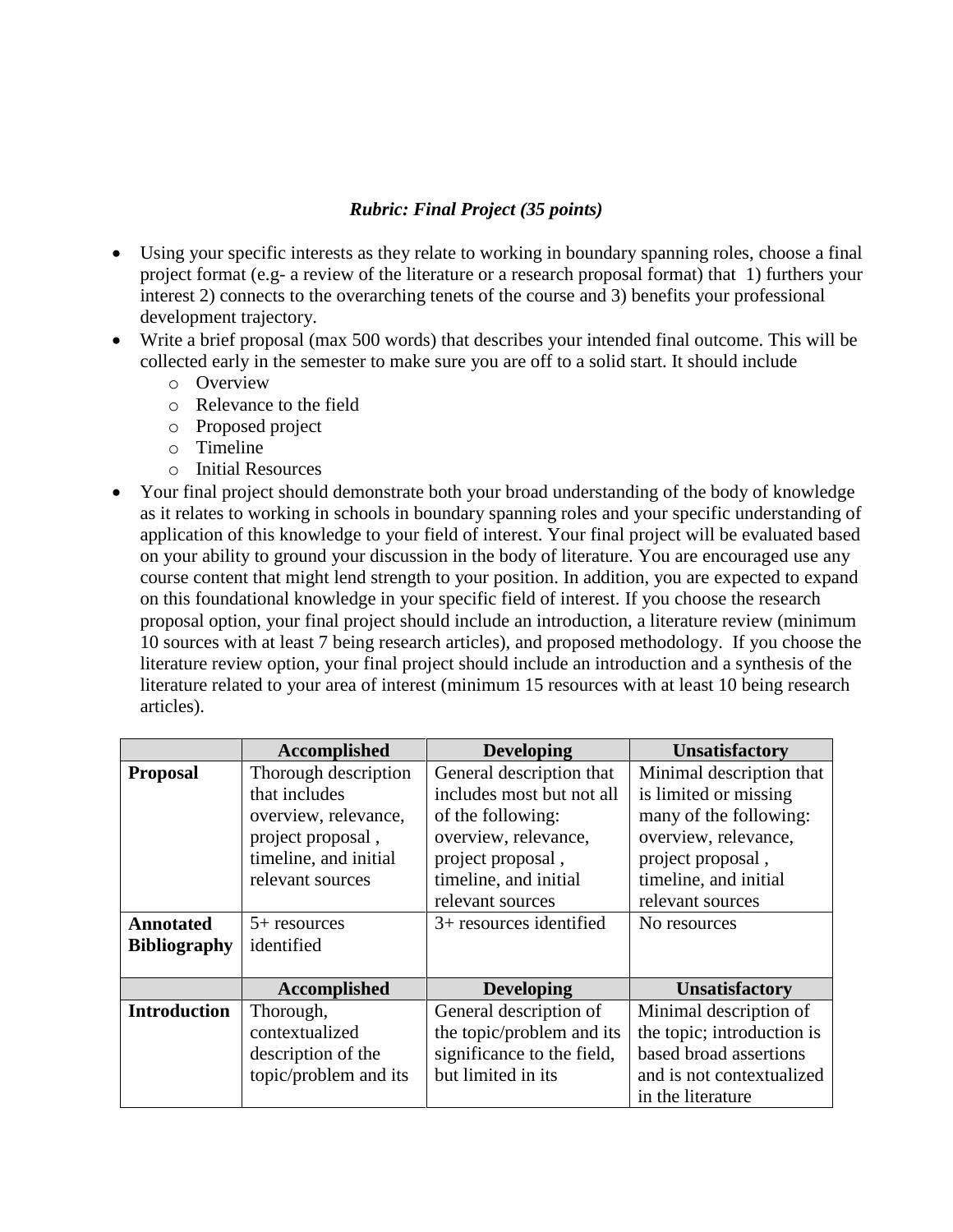|                    | significance to the     | connection to the        |                           |
|--------------------|-------------------------|--------------------------|---------------------------|
|                    | field                   | literature               |                           |
| <b>Grounding</b>   | Discussion of topic     | Discussion of topic      | Discussion of topic       |
| Work in the        | thoroughly grounded     | generally grounded in    | minimally grounded in     |
| Literature         | and tightly connected   | the research. Literature | the research. Literature  |
|                    | to the seminal          | is reported in a linear  | review does not provide   |
|                    | research. Transitions   | fashion with limited     | clarity to the reader     |
|                    | from one theme to the   | connections across       | about the argument for    |
|                    | next are clear.         | studies                  | the study.                |
| <b>Proposed</b>    | The methods are         | The methods are          | The methods are           |
| <b>Methodology</b> | consistent with         | consistent with previous | inconsistent with         |
| (ii)               | previous research and   | research and             | previous research and     |
| applicable)        | /or are appropriate for | significance of study is | significance of study is  |
|                    | the proposed study.     | addressed                | not addressed.            |
|                    | Potential instruments   |                          |                           |
|                    | are provided.           |                          |                           |
|                    | Significance of         |                          |                           |
|                    | proposed study is       |                          |                           |
|                    | fully discussed.        |                          |                           |
|                    |                         |                          |                           |
| <b>Writing</b>     | Few errors are          | Some errors in APA and   | The writing lacks clarity |
| style, APA,        | evidently. APA          | writing conventions.     | and a convincing          |
| mechanics          | guidelines are          | Writing is inconsistent  | argument. Numerous        |
|                    | followed. Writing is    | with some issues with    | errors in writing         |
|                    | clear and logical.      | flow and organization.   | conventions and APA.      |
|                    |                         |                          |                           |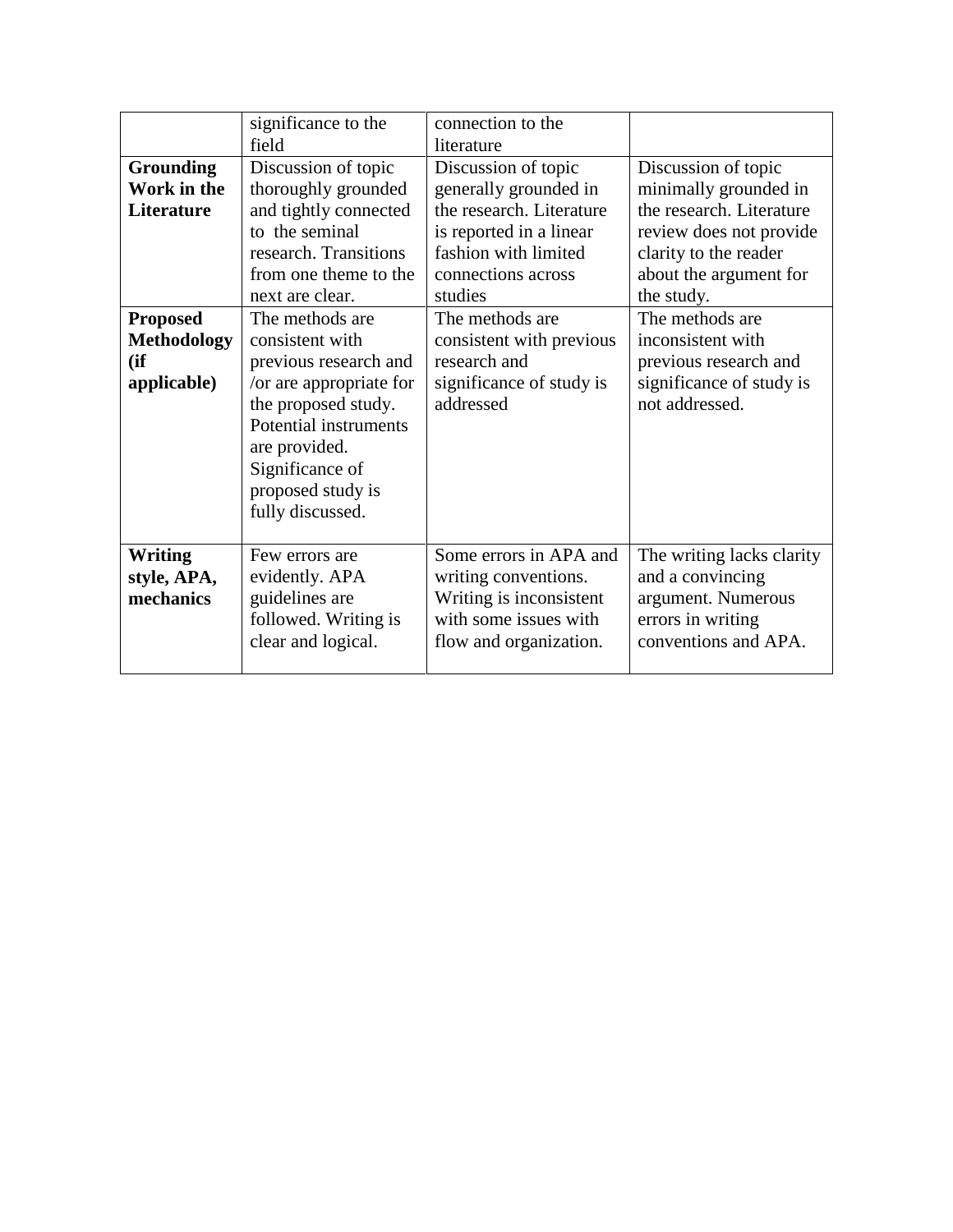#### Appendix A

#### Teaching and Teacher Education (TATE) Specialization Professional Experience Options

#### Suggested Professional Activities and Program Experiences

The TATE faculty want to support you in the best way possible as you move through your doctoral coursework and work toward meeting your professional goals. We encourage you to get to know the faculty and their lines of research, both in TATE and beyond, as you focus your path toward increasing expertise.Once youhave determined your advisingcommittee, you shouldmeet with your advisor and advising committee members to craft a professional plan that complements yourcourseworkexperiences and professional goals.

#### Faculty Resources and Advising

A good place for new PhD students to begin is to familiarize yourself with the TATE (and Mason) faculty. Access faculty websites, vita, publications, research projects, and courses taught – this will help you identify individuals whose research interests and areas of expertise intersect with yours. Make time to meetwith faculty and get to know them. As you expand yourthinking, this will inform your decision asto who you might ask to serve on your advising committee.

### Suggested/Recommended Experiences during your Doctoral Program

### *Read and review for professional journals*

Read professional journals regularly and become familiar with those journals in your area of expertise andspecialization.Asyougainexperience,youmightshadowafacultymemberwhois reviewingarticles and ultimately you should volunteer to review for a relevant journal. You might begin with graduate student journals, such as the one here at Mason, and then work your way toward state, regional, and national, etc. publications as you gain experience.

#### *Review conference proposals*

Determine important conferences in your field and learn about their timelines and proposal guidelines. As youdo gainexperience, andmanyhave a graduate student groupaffiliatedwith them, you might join faculty on proposals, later moving toward submitting proposals yourself. Anotherwaytogainexperience anddevelopexpertiseistovolunteertoreviewproposals,as appropriate.AERAoftenhasnewreviewers serve in tandem with experiencedreviewers.

#### *Gain Research Experience*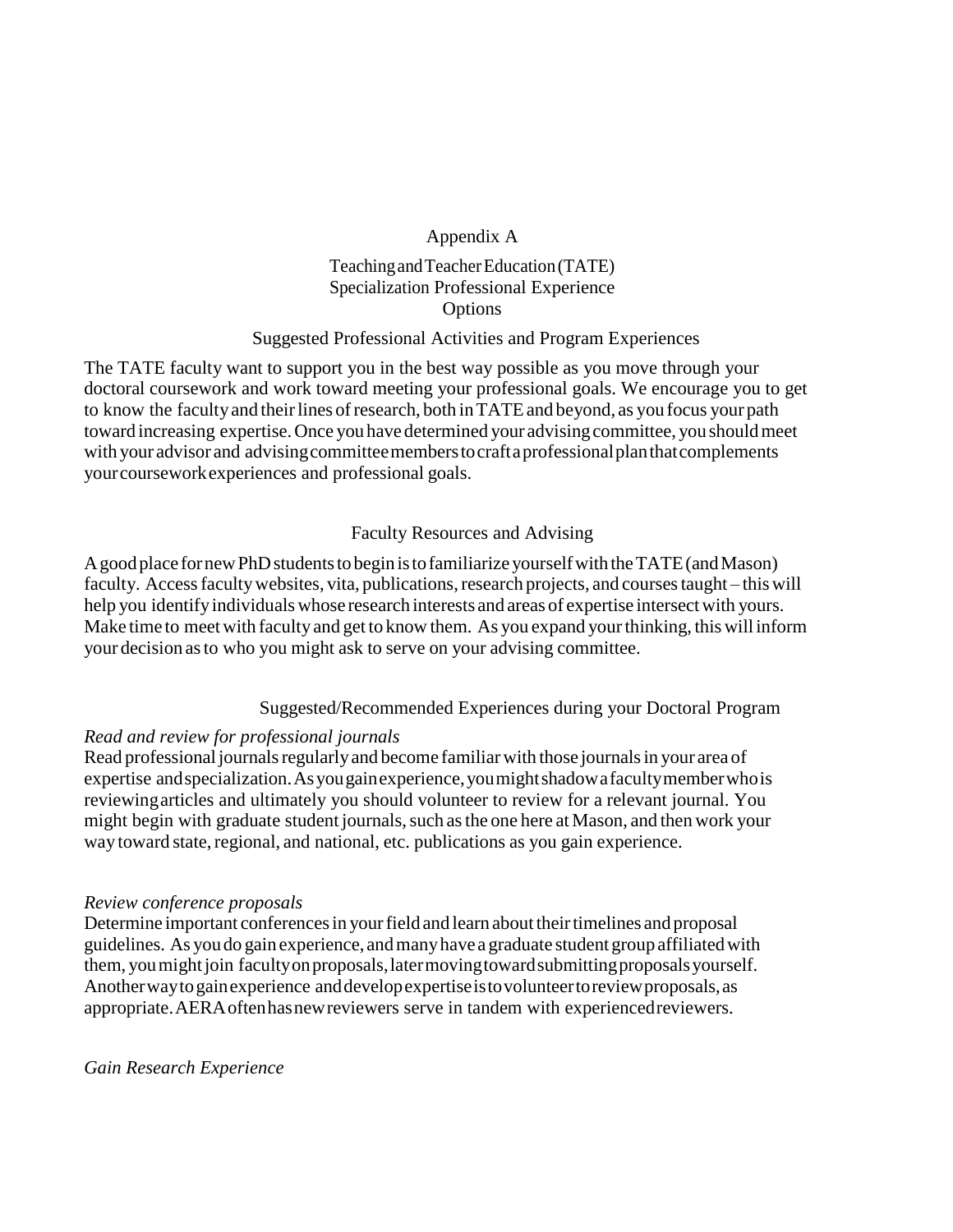Learn what faculty are researching and volunteer to assist with research projects as they become available. BecomeaGRAwhenpossible. Stayintouchwithyouradvisingcommittee andask about research opportunities.

#### *Clinical Experiences and Supervision, as appropriate*

Identify relevant fieldwork/internship experiences in K-12 schools. Meet with the faculty in charge of theseinternshipsandconsiderobservingandtheneventuallyservingasasupervisor.Itis always helpful to meet with the lead supervisor or faculty member in charge to learn about these experiences and the supervisor's role

#### *Teaching – undergraduate and graduate level courses*

For those who are planning to enter into higher education, there are several learning experiences you should consider to provide you teaching experience at the university level.

- First, youmight considersomeoftheundergraduate courses(300level). Withplanning, you would be eligible to teach a section while you are still in doctoral coursework.
- For courses atthe graduate level, youshould acquaint yourselfwith pre- and in-service courses and identify relevant coursesin your area of expertise that you would like to teach – elementary education,secondaryeducation,specializationcourses,in-servicecoursesin ASTL. Youshould contact the faculty member who is the Program Coordinator to discuss. You might request to observeinoneoftheseclasses.Agoodwaytoscaffold your experienceistoconsiderco-teaching a course, which might be done as an internship.

### *School-University Partnerships and Professional Development Schools*

- Learn more about school-university partnerships and the nature of clinical experiences. Meet with elementary and secondary faculty members to understand more about this important elementinteachereducationprograms. Youmightworktowardsupervising clinicalexperiences, co-teaching an onsite class, or conducting collaborative research in a school-based setting.
- Work with faculty and fellow students on research and begin to gain experience in writing, editing, publication, proposal writing, grants writing, and other focused scholarly work.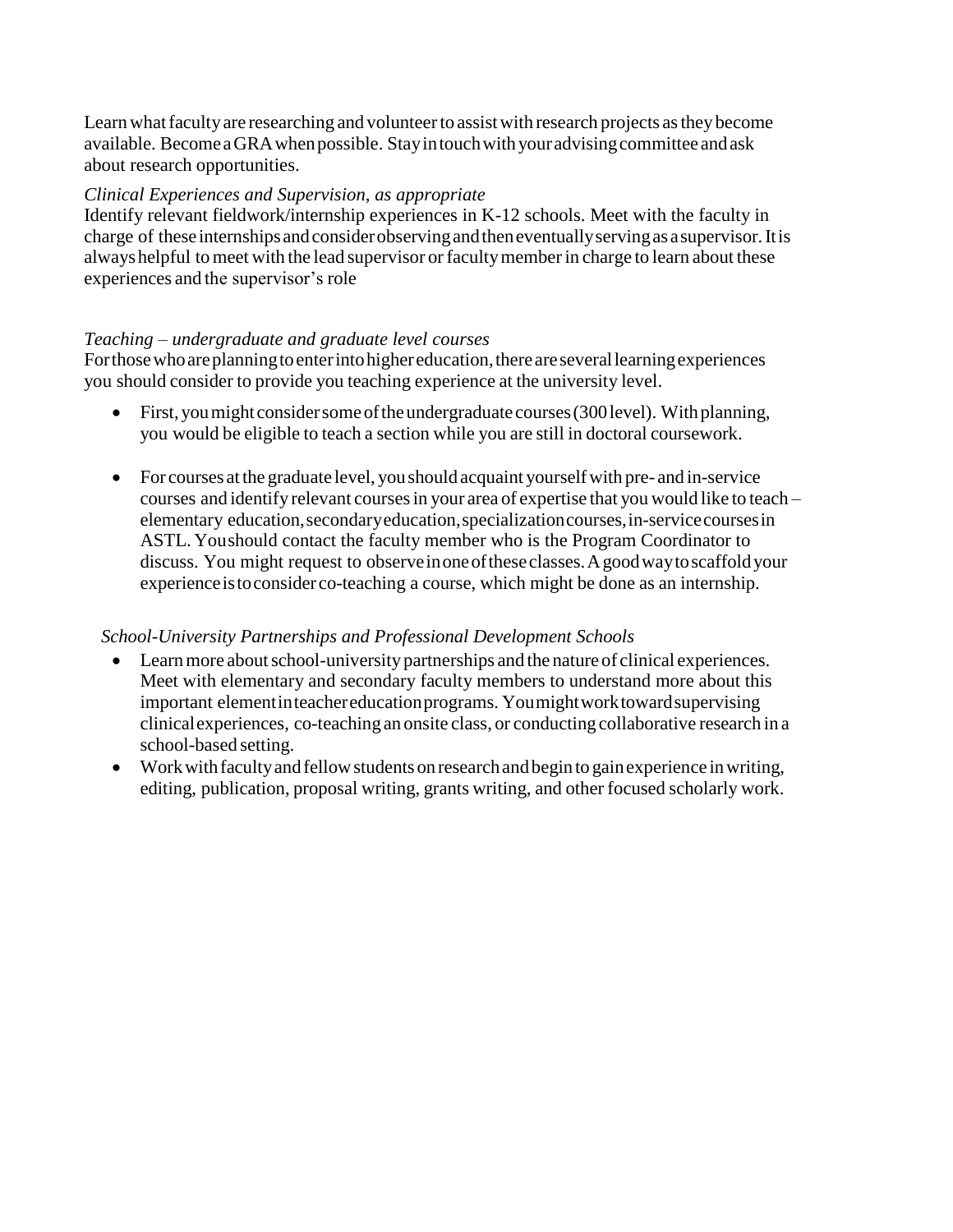#### Coursework and Professional Experience Plans

BasedonthePhD requirements,theTATEcourses,andtheprofessionalexperienceoptionslisted above, propose a plan for when you might take specific courses and when you might complete each professional experience.Thinkaboutbothyourcoursesequenceandyourprofessionalexperiencesas occurringona developmental continuum.And please feelfree to add potential courses and professional experiences that are not listed above, if you believe these might serve you well.

| Semester/ | Planned   | Planned<br>Professional Experiences |
|-----------|-----------|-------------------------------------|
| Year      | Course(s) |                                     |
|           |           |                                     |
|           |           |                                     |
|           |           |                                     |
|           |           |                                     |
|           |           |                                     |
|           |           |                                     |
|           |           |                                     |
|           |           |                                     |
|           |           |                                     |
|           |           |                                     |
|           |           |                                     |
|           |           |                                     |
|           |           |                                     |
|           |           |                                     |
|           |           |                                     |
|           |           |                                     |
|           |           |                                     |
|           |           |                                     |
|           |           |                                     |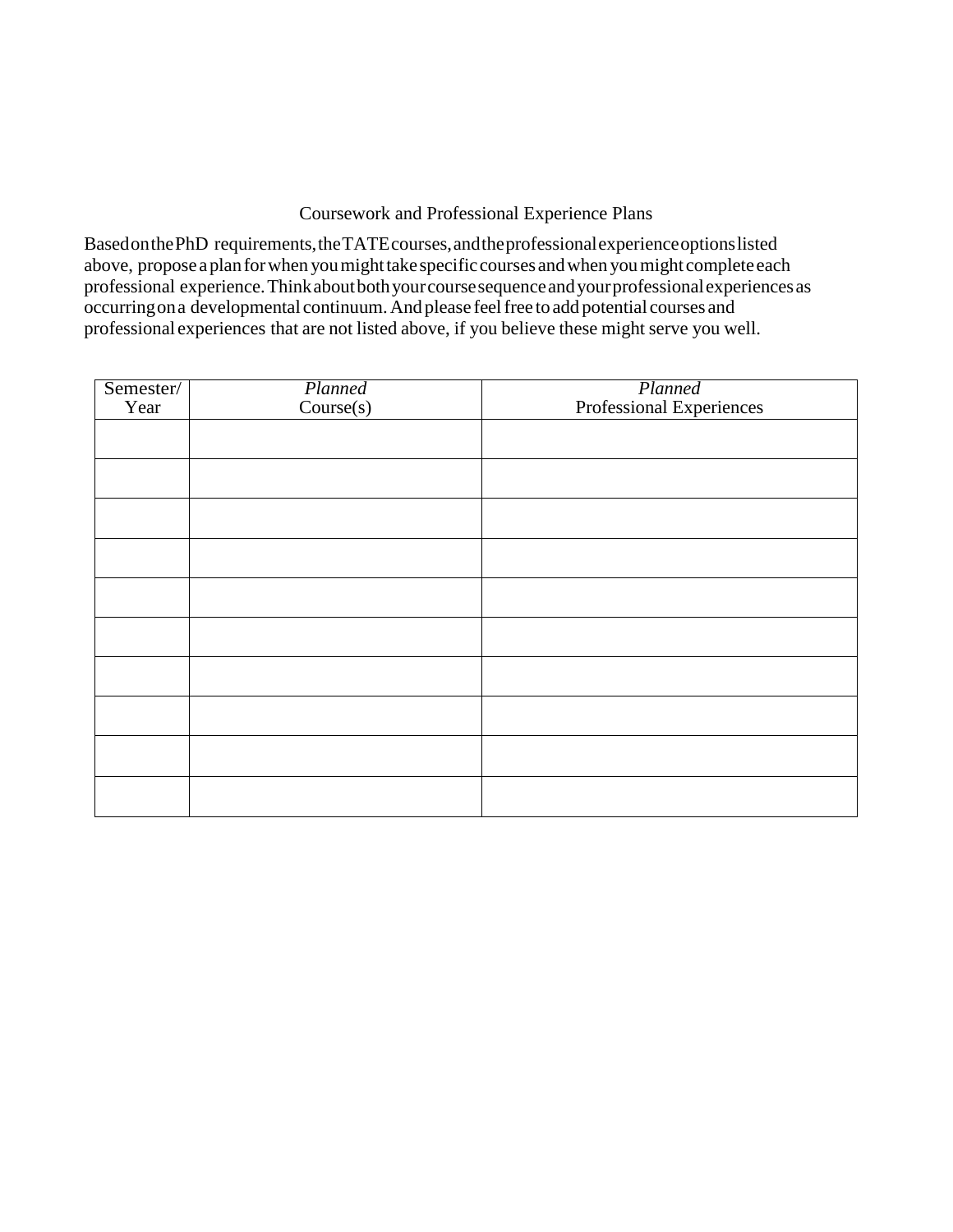# Appendix B Academic Research Article Review

For your final project, you should identify 10 academic research resources for use in the literature review and to provide ideas for the research methodssection.Use the table belowto help you create anAPAstyle reference list of your articles and to analyze atthree references.As you examine the literature, look for emergent themes—these will be useful for organizing your literature review. Identify these themes after you complete the table.

|                                   | $\overline{2}$ | $\overline{3}$ |
|-----------------------------------|----------------|----------------|
| <b>Article Reference</b><br>(APA) |                |                |
| also create a                     |                |                |
| separate list of your             |                |                |
| Nature of the problem             |                |                |
| Subjects/Participants             |                |                |
| Data Collection                   |                |                |
| Methods                           |                |                |
| (what data did the                |                |                |
| researchers collect)              |                |                |
| Data Analysis Methods             |                |                |
| (what did the                     |                |                |
| researchers do to                 |                |                |
| analyze the data)                 |                |                |
| Findings of the research          |                |                |
| (what did the                     |                |                |
| researchers find from             |                |                |
| their analysis of data)           |                |                |
| Conclusions,                      |                |                |
| recommendations and/or            |                |                |
| implications for practice         |                |                |
|                                   |                |                |